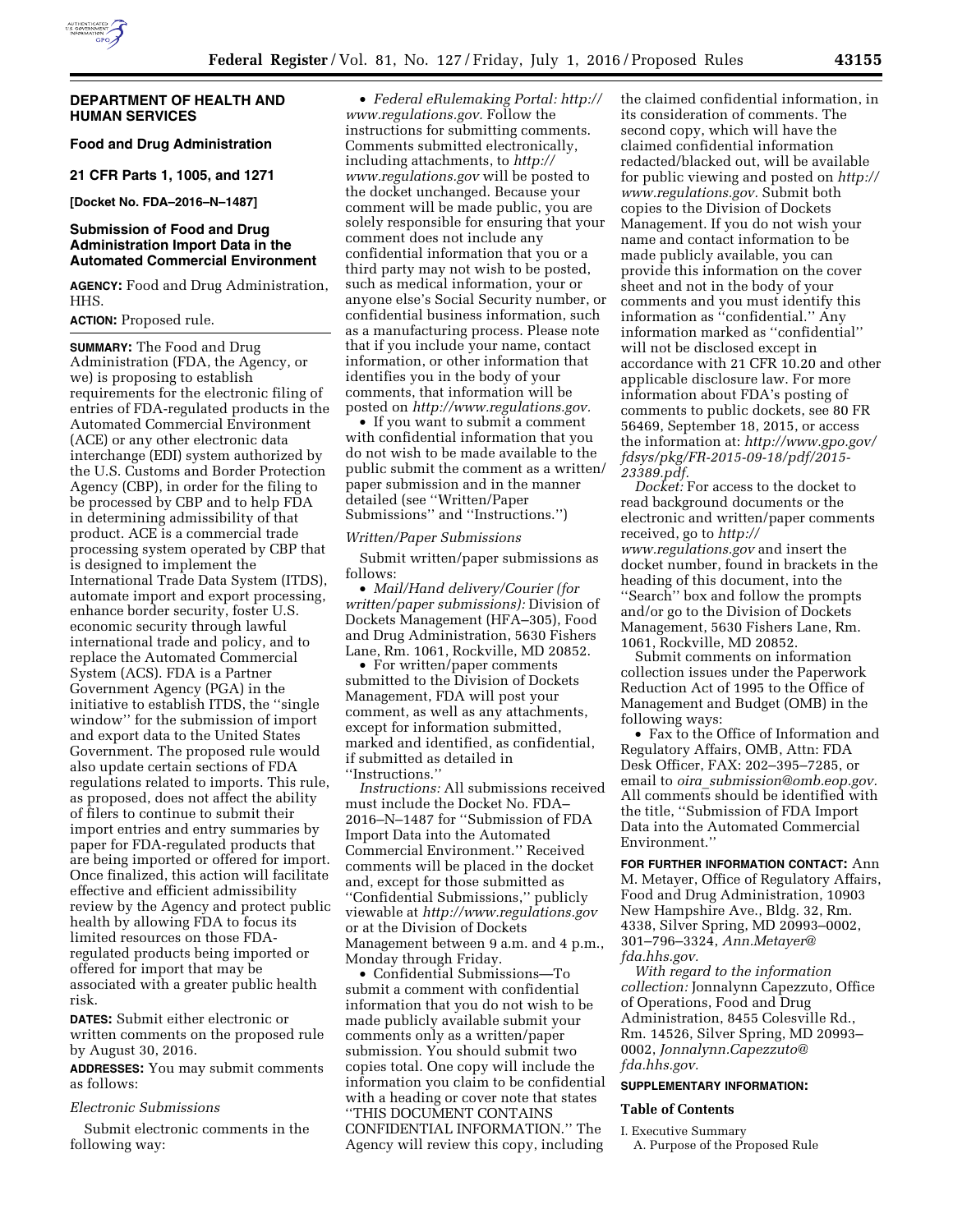- B. Summary of the Major Provisions of the Proposed Rule
- C. Legal Authority
- D. Costs and Benefits
- II. Table of Abbreviations/Commonly Used Acronyms in This Document
- III. Background
- IV. Legal Authority
- V. Description of the Proposed Rule
	- A. Scope/Applicability
	- B. Definitions
	- C. Data Elements that Must Be Submitted in ACE for FDA-Regulated Products
- D. Technical Amendments
- VI. Proposed Effective Date
- VII. Economic Analysis of Impacts A. Introduction
	- B. Summary of Benefits and Costs of the Proposed Rule
- VIII. Analysis of Environmental Impact
- IX. Paperwork Reduction Act of 1995
- X. Federalism
- XI. References

## **I. Executive Summary**

## *A. Purpose of the Proposed Rule*

The proposed rule would require that certain data elements material to our admissibility determination on FDAregulated products being imported or offered for import, be submitted in ACE or any other CBP-authorized EDI system, at the time of entry. This action, once finalized, will facilitate automated ''May Proceed'' determinations by us for low-risk FDA-regulated products which, in turn, will allow the Agency to focus our limited resources on products that may be associated with a greater public health risk.

FDA also proposes to make technical revisions to certain sections of FDA

regulations to make updates and provide clarifications.

*B. Summary of the Major Provisions of the Proposed Rule* 

This proposed rule would add Subpart D to Part 1 of 21 CFR Chapter I to require that certain data elements be submitted in ACE or any other CBPauthorized EDI system, at the time of entry in order to facilitate admissibility review by the Agency of FDA-regulated products being imported or offered for import into the United States. Submission of these data elements in ACE will help us to more effectively and efficiently make admissibility determinations for FDA-regulated products by increasing the opportunity for automated review by FDA's Operational and Administrative System for Import Support (OASIS).

The proposed rule would also make technical revisions to certain sections of 21 CFR Chapter I to update them. We propose to revise 21 CFR 1.83 and 21 CFR 1005.2 to update the definition of owner or consignee in order to make that definition consistent with Title 19 of the U.S. Code. We also propose to revise 21 CFR 1.90 to allow FDA to provide notice of sampling directly to an owner or consignee. Additionally, we propose to revise 21 CFR 1.94 to clarify that written notice can be provided electronically by FDA to owners or consignees of FDA actions to detain, refuse, and/or subject certain products to administrative destruction. Under § 1.94, owners or consignees will receive notice that FDA intends to take

a certain action against an FDAregulated product that is being imported or offered for import and the owner or consignee will have an opportunity to introduce testimony to the Agency in opposition to such action. We are also proposing to amend 21 CFR 1271.420 to make clear that, unless otherwise exempt, importers of record of human cells, tissues and cellular and tissuebased products (HCT/Ps) that are regulated solely under section 361 of the Public Health Service Act (42 U.S.C. 264) and 21 CFR part 1271 would be required to submit the applicable data elements included in the proposed rule in ACE.

## *C. Legal Authority*

The legal authority for the proposed rule includes sections 536, 701, and 801 of the Federal Food, Drug, and Cosmetic Act (FD&C Act) (21 U.S.C. 360mm, 371, and 381, respectively), and sections 351, 361, and 368 of the Public Health Service Act (PHS Act) (42 U.S.C. 262, 264, and 271, respectively).

## *D. Costs and Benefits*

The Agency has determined that this proposed rule may be a significant regulatory action as defined by Executive Order 12866. Although at this time we cannot fully quantify the benefits of this proposed rule, adopting the proposed rule is expected to provide a positive net benefit (estimated benefits minus estimated costs) to society.

**II. Table of Abbreviations/Commonly Used Acronyms in This Document** 

| Abbreviation/Acro-<br>nym | What it means                                                                                                                                                                                                                                                                                                                                                                                                                                                                                                                                                                                                                                                                                                                                                                                                                                                                                                                                                                                                                                                                                        |
|---------------------------|------------------------------------------------------------------------------------------------------------------------------------------------------------------------------------------------------------------------------------------------------------------------------------------------------------------------------------------------------------------------------------------------------------------------------------------------------------------------------------------------------------------------------------------------------------------------------------------------------------------------------------------------------------------------------------------------------------------------------------------------------------------------------------------------------------------------------------------------------------------------------------------------------------------------------------------------------------------------------------------------------------------------------------------------------------------------------------------------------|
|                           | ACE  Automated Commercial Environment or any other CBP-authorized EDI system.<br>ACE filer ………………   The person who is authorized to submit an electronic import entry for an FDA-regulated product in ACE.<br>ACS    Automated Commercial System.<br>Agency  U.S. Food and Drug Administration.<br>CBP   U.S. Customs and Border Protection Agency.<br>CBER    FDA Center for Biologics Evaluation and Research.<br>CDER   FDA Center for Drug Evaluation and Research.<br>CDRH    FDA Center for Devices and Radiological Health.<br>CTP    FDA Center for Tobacco Products.<br>CVM    FDA Center for Veterinary Medicine.<br>EDI   Electronic Data Interchange.<br>FDA   U.S. Food and Drug Administration.<br>FDASIA   Food and Drug Administration Safety and Innovation Act.<br>FD&C Act    Federal Food, Drug, and Cosmetic Act.<br>ITDS    International Trade Data System.<br>OASIS  FDA Operational and Administrative System for Import Support.<br>PGA    Partner Government Agency in ACE.<br>PHS Act    Public Health Service Act.<br>We, Our, Us    U.S. Food and Drug Administration. |
|                           |                                                                                                                                                                                                                                                                                                                                                                                                                                                                                                                                                                                                                                                                                                                                                                                                                                                                                                                                                                                                                                                                                                      |

# **III. Background**

The number of FDA-regulated products imported into the United States has grown steadily, from

approximately 6 million import lines in 2002 to over 35 million import lines in 2015. In 2014, FDA-regulated products imported or offered for import were

manufactured in more than 322,500 foreign facilities and arrived in the United States from more than 100 countries. This increase in the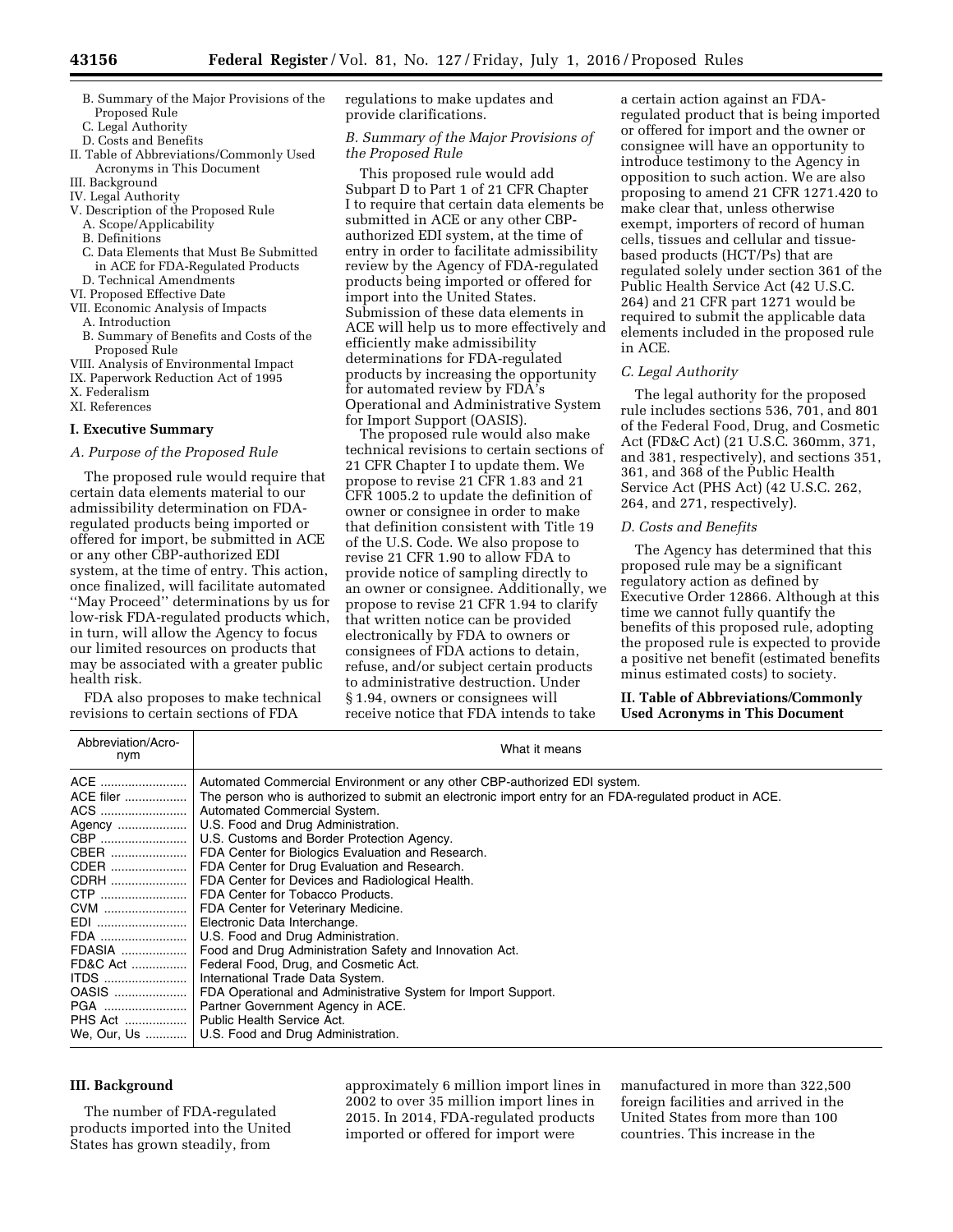importation of FDA-regulated products has posed challenges to FDA including enforcement of sections 536 and 801 of the FD&C Act and sections 351, 361, and 368 of the PHS Act.

Section 484 of the Tariff Act of 1930 as amended (19 U.S.C. 1484) established the requirement for importers of record to make entry for merchandise imported into the customs territory of the United States. When goods are imported into the United States they must be *entered*  at one of the CBP ports. The term *entry*  refers to the information or documentation that an importer of record must file with CBP. An *import line* is each portion of an import entry that is listed as a separate item on an entry document.

An importer of record is the owner or purchaser of the article being offered for import or a customs broker licensed by CBP under 19 U.S.C. 1641 who has been designated by the owner, purchaser, or consignee to file the import entry. There is one importer of record per entry. Approximately 98 percent of all entries containing FDA-regulated products subject to the proposed rule are filed by customs brokers.

In December 1993, the Customs Modernization Act (Title VI of the North American Free Trade Agreement Implementation Act (Pub. L. 103–182)) was enacted. A prominent feature of the Customs Modernization Act is the legal requirement that importers of record exercise *reasonable care* when filing entries (19 U.S.C. 1484). Reasonable care requires that CBP be provided with the accurate and complete information or documentation deemed necessary by CBP to determine whether all legal requirements for admissibility of that article have been met.

The Customs Modernization Act also included the development of ACE, the planned successor to ACS which has been the electronic system used by CBP to track, control, and process all commercial goods imported into the United States for decades. ACE is intended to streamline business processes, facilitate growth in trade, ensure cargo security, and foster participation in global commerce while ensuring compliance with U.S. laws and regulations.

The ITDS, as described in section 405 of the Security and Accountability for Every Port Act of 2006 (SAFE Port Act) (Pub. L. 109–347), was established to modernize and simplify the way in which PGAs, including FDA, interact with importers by creating a "single window'' through which industry will transmit the data elements required for importation or exportation of cargo. The purpose of ITDS is to eliminate

redundant filing requirements, to efficiently regulate the flow of commerce, and to effectively enforce laws and regulations relating to international trade, by establishing a single portal system, operated by CBP, for the collection and distribution of standard electronic import and export data required by all PGAs (19 U.S.C.  $1411(d)(1)(B)$ ). CBP has designed ACE to provide that ''single window'' for the filing of entries. Over the last several years, CBP has tested ACE and provided significant public outreach to ensure that the trade community is fully aware of the transition from ACS to ACE (81 FR 10264, February 29, 2016). FDA has actively participated as a PGA in the development of ITDS and ACE.

On February 19, 2014, President Obama issued an Executive Order, *Streamlining the Export/Import Process for America's Businesses* (Executive Order 13659), requiring that, by December 31, 2016, PGAs have the capabilities, agreements, and other requirements in place to utilize the ITDS and supporting systems, such as ACE as the primary means of receipt of the data and other relevant information necessary for the release and clearance of imported goods. Executive Order 13659 envisions a simpler, more efficient automated system for trade use for the benefit of both the trade industry and PGAs. ACE is expected to become the sole EDI system authorized by CBP for processing electronic entry and entry summary filings; ACS incrementally is being decommissioned by CBP for those functions.

While primary responsibility for administering U.S. laws relating to imports is exercised by CBP, FDA is responsible for determining whether or not an FDA-regulated article being imported or offered for import is in compliance with the laws enforced by FDA. The discharge of this joint responsibility has involved close coordination and cooperation between FDA and CBP for such imports.

FDA receives notice from CBP of the arrival at each U.S. port of entry (sea, land, rail, and air) where FDA-regulated products are imported, of each shipment containing an FDA-regulated product. The PGA Message Set in ACE for FDAregulated products contains the data that assists FDA in determining the admissibility of those products under FDA authorities. This data is transmitted to CBP by an ACE filer through the Automated Broker Interface (ABI), which permits a participant to file import data electronically in ACE. ABI is the primary mechanism for data submission in ACS, and will continue to be used in ACE. After the data is

submitted through ABI in ACE, it is validated by CBP and made available to FDA. Transmission of data via ABI enables more effective enforcement and faster release decisions, as well as more certainty for the importer in determining logistics of cargo delivery (81 FR 10264). ABI is available to brokers, importers, and independent service bureaus, and currently over 96 percent of all entries filed with CBP in ACS are filed through ABI (Ref. 1).

If a required data element is not submitted in ACE, CBP cannot process the entry. The ACE filer will then receive an electronic message indicating that a particular data element was missing and that the entry will not be processed without submission of that data element. The ACE filer may refile the entry and it will be processed by CBP if all of the required elements are submitted.

Because, under ACE, CBP will relay the data in the PGA Message Set to FDA using an electronic interface with OASIS, the ACE filer will only need to submit this entry information once provided that the information submitted in ACE is accurate. ACE entries will be electronically screened in OASIS against criteria developed by FDA, as they were in ACS. FDA's Predictive Risk-based Evaluation for Dynamic Import Compliance Targeting (PREDICT) is a risk-based electronic screening tool for OASIS that performs this initial electronic screening to assist FDA entry reviewers by evaluating the potential risks associated with each article, and identifying those articles that may present a higher public health risk for further examination by FDA.

OASIS expedites the clearance of FDA-regulated products that present a low public health risk but only if the importer of record provides accurate and complete import information. If the FDA electronic screening evaluation of the potential public health risk is determined to be low, OASIS will transmit a message back through the FDA/CBP interface that indicates an article being imported or offered for import ''May Proceed'' into U.S. commerce, barring any alternate determination by CBP. A ''May Proceed'' message does not constitute a determination by FDA about the article's compliance status, and it does not preclude FDA action at a later time. If the FDA electronic review determines that further evaluation by FDA is necessary, FDA personnel will manually review the entry information submitted by the ACE filer and may request additional information to make an admissibility determination and/or may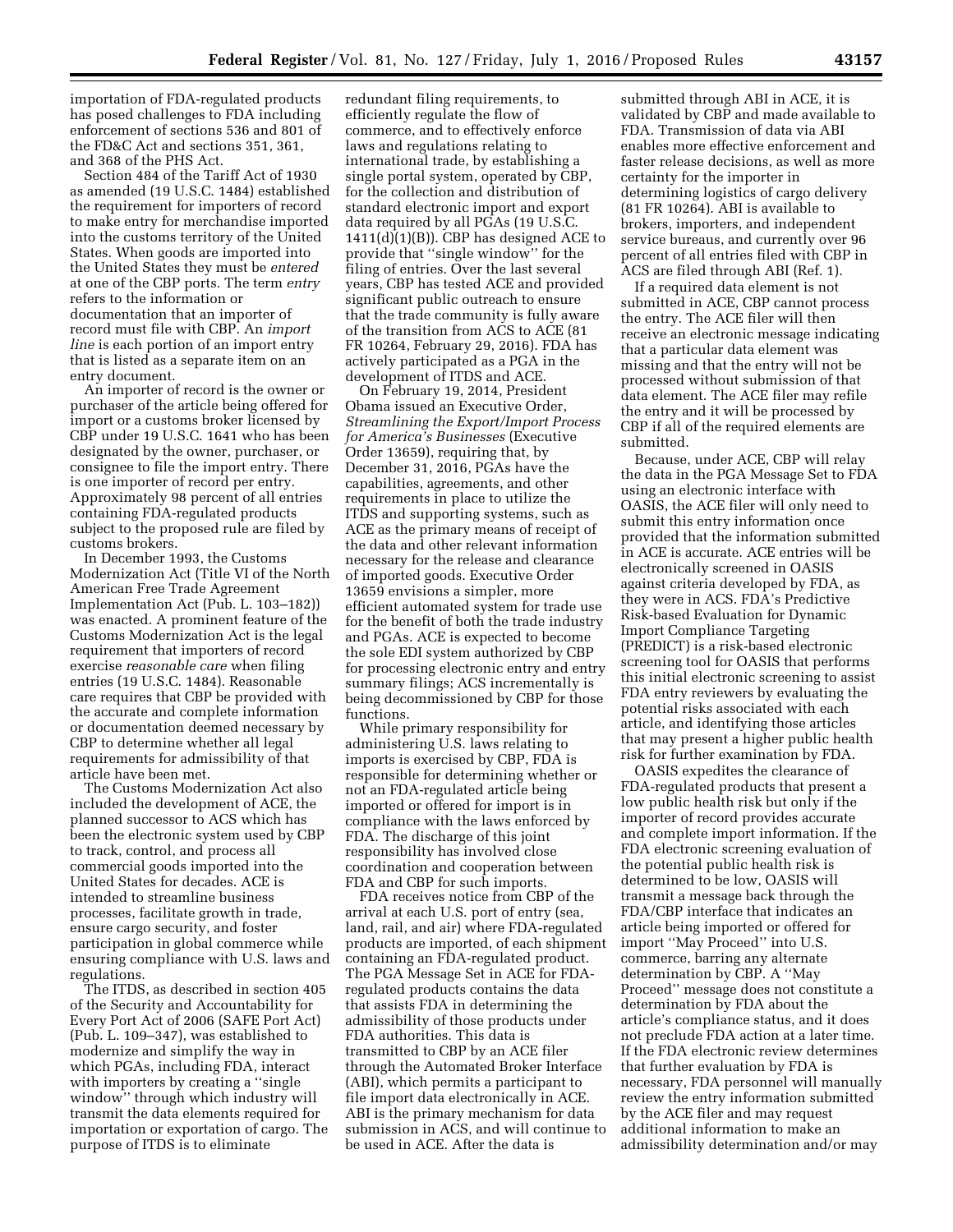examine or sample the FDA-regulated article.

CBP collects in ACS four data elements to assist FDA in making admissibility decisions for FDAregulated products: (1) The complete FDA Product Code; (2) FDA country of production; (3) FDA manufacturer and shipper; and (4) the ultimate consignee. Under the proposed rule, two of these data elements would be mandatory submissions at the time of entry in ACE or any other CBP-authorized EDI system: The complete FDA product code and FDA Country of Production.

In ACS, filers are also able to make optional submissions of certain information such as Affirmations of Compliance regarding requirements related to the FDA-regulated product. By submitting data using an Affirmation of Compliance Code, the filer affirms that the firm or FDA-regulated article identified in an entry line meets the requirements specific to each Affirmation of Compliance Code. FDA publishes a list of current Affirmation of Compliance Codes on the FDA Web site at *[http://www.fda.gov/forindustry/](http://www.fda.gov/forindustry/importprogram/entryprocess/entrysubmissionprocess/ucm461234.htm) [importprogram/entryprocess/](http://www.fda.gov/forindustry/importprogram/entryprocess/entrysubmissionprocess/ucm461234.htm) [entrysubmissionprocess/](http://www.fda.gov/forindustry/importprogram/entryprocess/entrysubmissionprocess/ucm461234.htm) [ucm461234.htm.](http://www.fda.gov/forindustry/importprogram/entryprocess/entrysubmissionprocess/ucm461234.htm)* 

Submissions of Affirmations of Compliance assist FDA in expediting the initial screening and further review of an entry, and can significantly increase the likelihood that an entry line will receive an automated ''May Proceed.'' The number of Affirmation of Compliance submissions in ACS has varied depending on the commodity. For example, in 2015 approximately 98 percent of entry lines that are or include a medical device have at least one Affirmation of Compliance Code submitted in ACS, but only 24 percent of entry lines that are or include an animal drug have at least one of the Affirmations of Compliance Codes.

We propose to make mandatory, at the time of entry in ACE, submission of certain data elements (that have been submitted in ACS) in order to more effectively and efficiently screen for those FDA-regulated products which are likely to pose a low public health risk. Historically, when these data fields are inaccurate or incomplete, these entries must be manually reviewed for an admissibility determination by FDA. Entries are delayed, sometimes significantly, while FDA reviewers either search for that information in our data systems or request followup documentation from the importer of record. An automated review to determine whether an article ''May Proceed'' is much faster and less resource intensive for FDA and the

importer than a manual review. For example, the average time for the OASIS system to process an import entry submitted in ACS in 2015 and issue an automated ''May Proceed'' determination was approximately 24 minutes whereas the average time for an FDA-reviewer to manually review and issue a ''May Proceed'' determination was about 28 hours. FDA expects that mandatory submission of these data elements will increase the number of import entries of FDA-regulated products that receive an automated ''May Proceed'' determination. The average time for FDA to issue an automated ''May Proceed'' determination is expected to be faster for entries to be submitted in ACE than it was for entries submitted in ACS. As a result of a more streamlined import process, the proposed rule is expected to lead to a more effective use of FDA and importer resources, and more efficient enforcement of section 801(a) of the FD&C Act.

The PGA Message Set in ACE also includes optional submission of information relevant to FDA's admissibility determination on FDAregulated products. We strongly encourage ACE filers to submit the optional data elements in the PGA Message Set at the time of entry if the importer of an FDA-regulated product is interested in an expedited admissibility review on its products by the Agency (see the FDA Supplemental Guidance which includes the optional data elements published at: *[http://](http://www.fda.gov/downloads/ForIndustry/ImportProgram/UCM459926.pdf) [www.fda.gov/downloads/ForIndustry/](http://www.fda.gov/downloads/ForIndustry/ImportProgram/UCM459926.pdf) [ImportProgram/UCM459926.pdf\).](http://www.fda.gov/downloads/ForIndustry/ImportProgram/UCM459926.pdf)*  Accurate and complete information submitted by an ACE filer increases the likelihood that an entry line will receive an automated ''May Proceed'' determination from FDA.

For example, the PGA Message Set in ACE contains optional active pharmaceutical ingredient (API) data elements for finished human and animal drugs. The API data elements include the name of the API, the amount and unit of measure of the API in the finished drug, and the name of the manufacturer of the API in the finished drug. FDA believes that submission of this additional information may expedite import entry review by facilitating electronic ''May Proceed'' determinations for low risk drugs. FDA invites comments on the advantages, disadvantages, and feasibility of providing these API data elements for human and animal drugs, if they were to become mandatory data elements for entry filing in ACE.

FDA also invites comments on the advantages, disadvantages, and

feasibility of requiring the submission of data elements related to the approval or clearance status of FDA-regulated medical products. We propose to require the submission at the time of entry of application numbers for those articles that are the subject of such applications. In particular, we invite comment on whether the submission of these data elements will help us achieve our goals of facilitating admissibility review and focusing our resources on those products that may be associated with a serious public health risk to consumers.

Additionally, FDA invites comments on the advantages, disadvantages, and feasibility of the Agency requiring the submission of the following data elements in ACE at the time of entry: (1) An intended use code for the FDAregulated article being imported or offered for import and (2) a disclaimer indicating that that the article is not currently regulated by FDA or that FDA does not currently have any requirements for submission of data for importation of that article per Agency guidance. Submission of intended use codes assists us in differentiating between products in the same product category which may have the same product code. For example, an ACE filer would submit in ACE at the time of entry an intended use code ''For Human Medical Use as a Medical Device'' as the intended use for a medical device, accessory, or component that is regulated as a finished medical device for use in humans. Use of another intended use code would inform the Agency that the finished medical device for use in humans is only to be used for research and development as a medical device, for bench testing or nonclinical research use or as a device sample for customer evaluation.

By submitting a disclaimer in ACE at the time of entry, the ACE filer indicates that the article being imported or offered for import is not currently regulated by FDA or that FDA does not currently have any requirements for submission of data for importation of that article per Agency guidance.

In particular, we invite comment on whether the submission of these data elements would help us achieve our goals of facilitating admissibility review and focusing our resources on those products that may be associated with a serious public health risk to consumers, if they were to become mandatory FDA data elements for entry filing in ACE.

FDA announced its participation in the National Customs Automation Program (NCAP) test in the **Federal Register** in August 27, 2015 (80 FR 52051). An increasing number of filers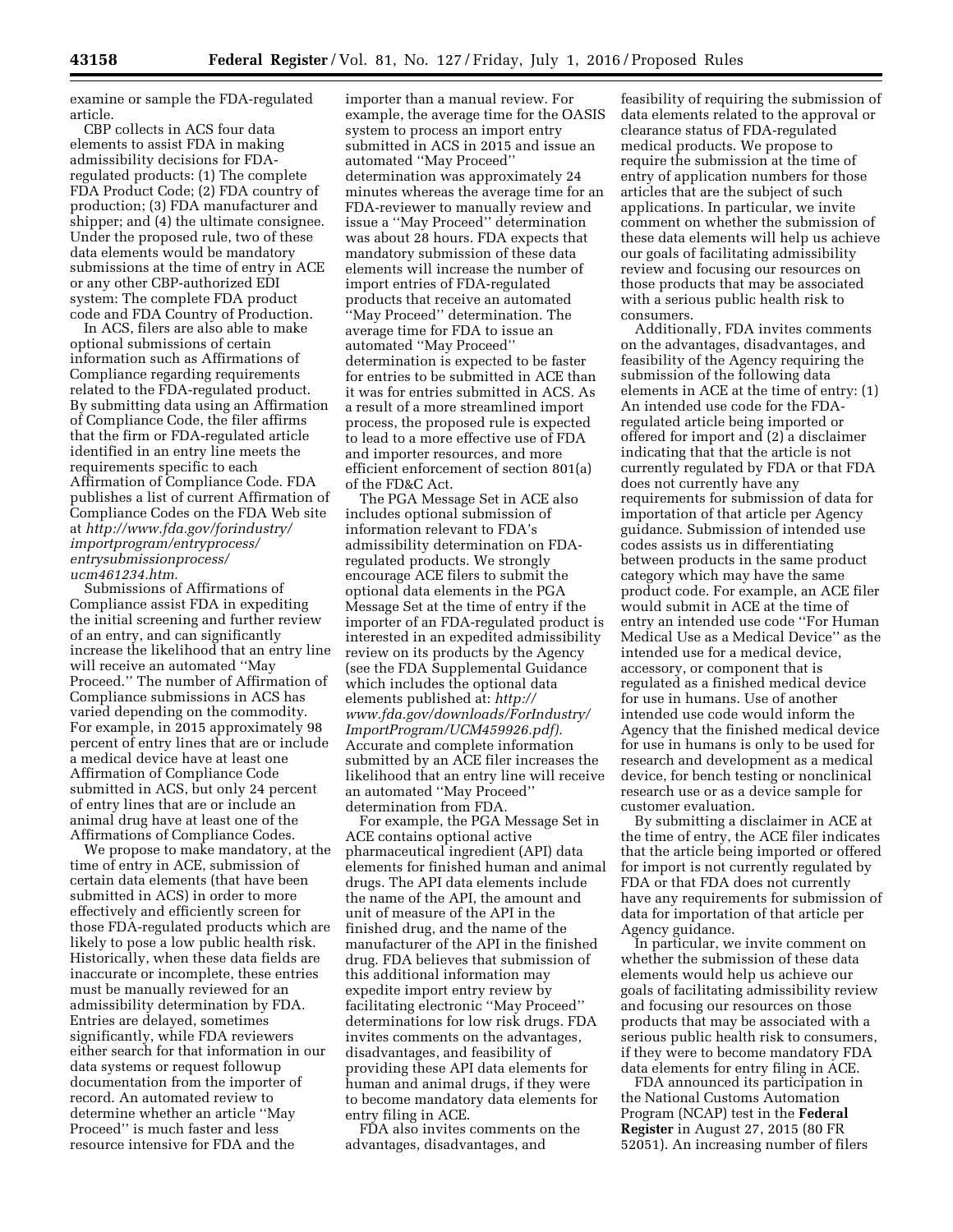are currently filing entries of FDAregulated products in ACE. Although our NCAP test ended May 2, 2016, CBP is allowing the filing of entries for FDAregulated products in ACS to continue in order to provide more time for the trade community to transition to ACE (81 FR 18634, March 31, 2016). In the **Federal Register** on May 16, 2016 (81 FR 30320), and May 23, 2016 (81 FR 32339), CBP announced that effective June 15, 2016, and July 23, 2016, respectively, ACE will be the sole EDI system for electronic entry and entry summary filings for merchandise specified in the notices and subject to the import requirements of FDA, and ACS will no longer be a CBP-authorized EDI system for purposes of processing such filings. CBP will continue to monitor FDA filing rates in ACE and should there be a need to avoid a substantial adverse impact on trade, CBP will reassess the transition completion date for FDA filings (81 FR 30320 at 30321).

## **IV. Legal Authority**

FDA has the legal authority under the FD&C Act and the PHS Act to regulate foods, cosmetics, drugs, biological products, medical devices, and tobacco products being imported or offered for import into the United States (sections 701 and 801 of the FD&C Act; section 351 of the PHS Act). We also have the legal authority to regulate the importation of radiation-emitting electronic products (section 536 of the FD&C Act).

Additionally, section 361 of the PHS Act authorizes FDA to make and enforce such regulations as it judges necessary to prevent the introduction, transmission, or spread of communicable diseases from foreign countries into the United States or from State to State. FDA has issued regulations in part 1271 to regulate HCT/Ps. HCT/Ps that do not meet the criteria listed in § 1271.10(a) for them to be regulated solely under section 361 and the regulations in part 1271 are regulated as drugs, devices, and/or biological products under the FD&C Act and/or section 351 of the PHS Act and must follow applicable regulations, including the applicable regulations in part 1271. FDA has determined that improving the efficiency of admissibility determinations for HCT/ Ps, thus improving the allocation of Agency resources, is necessary to prevent the introduction, transmission, or spread of communicable diseases from foreign countries. We are therefore relying on the authority of section 361 of the PHS Act in the proposed amendments to § 1271.420. Authority

for enforcement of section 361 of the PHS Act is provided by section 368 of the PHS Act.

We are also issuing this proposed rule under authority granted to FDA by section 801(r) of the FD&C Act (21 U.S.C. 381(r)), added by section 713 of the Food and Drug Administration Safety and Innovation Act (Pub. L. 112– 144) (FDASIA). Title VII of FDASIA provides FDA with important new authorities to help the Agency better protect the integrity of the drug supply chain. Section 801(r) authorizes FDA to require, as a condition of granting admission to a drug imported or offered for import into the United States, that the importer of record electronically submit information demonstrating that the drug complies with the applicable requirements of the FD&C Act. This information may include:

• Information demonstrating the regulatory status of the drug, such as the new drug application, the abbreviated new drug application, investigational new drug, or drug master file number;

• facility information, such as proof of registration and the unique facility identifier; and

• any other information deemed necessary and appropriate by FDA to assess compliance of the article being offered for import.

Section 701(a) of the FD&C Act authorizes the Agency to issue regulations for the efficient enforcement of the FD&C Act, while section 701(b) of the FD&C Act authorizes FDA and the Department of the Treasury to jointly prescribe regulations for the efficient enforcement of section 801 of the FD&C Act. These regulations would be jointly prescribed by FDA and the Department of the Treasury, with the exception of the provisions of the proposed rule related to the importation of HCT/Ps which are regulated solely under section 361 of the PHS Act and part 1271 and the importation of radiation-emitting electronic products which are regulated under section 536 of the FD&C Act; neither of these provisions will be issued for the efficient enforcement of section 801 of the FD&C Act.

## **V. Description of the Proposed Rule**

We propose to add subpart D to part 1 of 21 CFR Chapter I to require certain data elements for FDA-regulated products to be submitted in ACE or any other CBP-authorized EDI system, at the time the electronic entry is filed. If an ACE filer fails to submit any of the data elements specified in proposed subpart D applicable to the entry, the entry will be rejected. All but four of the data elements specified in proposed subpart D are currently collected in ACS. The

two new required submissions in proposed § 1.72 which apply to food contact substances, drugs, biological products, HCT/Ps, medical devices, radiation-emitting electronic products, cosmetics, and tobacco products, are a name, telephone number, and email address for one of the persons related to the importation of the product, which may include the manufacturer, shipper, importer of record, or Deliver to Party, and a telephone number and email address for the importer of record which we need to facilitate electronic notice under § 1.94 for certain FDA actions. The two other new required data elements, in proposed 21 CFR 1.79, are name and address of the ACE filer and brand name for tobacco products.

FDA is also proposing to make technical and clarifying amendments to parts 1 and 1005 to update certain sections of those regulations. The updates include striking references to statutes or procedures no longer in effect and clarifying that electronic notice can be given of FDA actions related to a product that is being imported or offered for import. The proposed technical amendments to part 1 consist of amendments to §§ 1.83, 1.90, and 1.94. The proposed technical amendment to part 1005 consists of an amendment to § 1005.2.

We are also proposing to revise § 1271.420 to make clear that the applicable requirements of the proposed rule would apply to HCT/Ps that are regulated solely under section 361 of the PHS Act and part 1271, except those HCT/Ps that would otherwise be exempt from these requirements.

# *A. Scope/Applicability*

The proposed rule would apply to the submission of import entries in ACE or any other CBP-authorized EDI system for certain foods, drugs, medical devices, radiation-emitting electronic products, biological products, HCT/Ps, cosmetics, and tobacco products regulated by FDA.

## *B. Definitions*

The proposed rule contains a number of definitions for terms used in the rule. These definitions are based on existing definitions in statutes or other FDA regulations, or are definitions commonly used by industry.

# *C. Data Elements that Must Be Submitted in ACE for FDA-Regulated Products*

# 1. General Data Elements for FDA-Regulated Commodities

The proposed rule would require that the following data elements be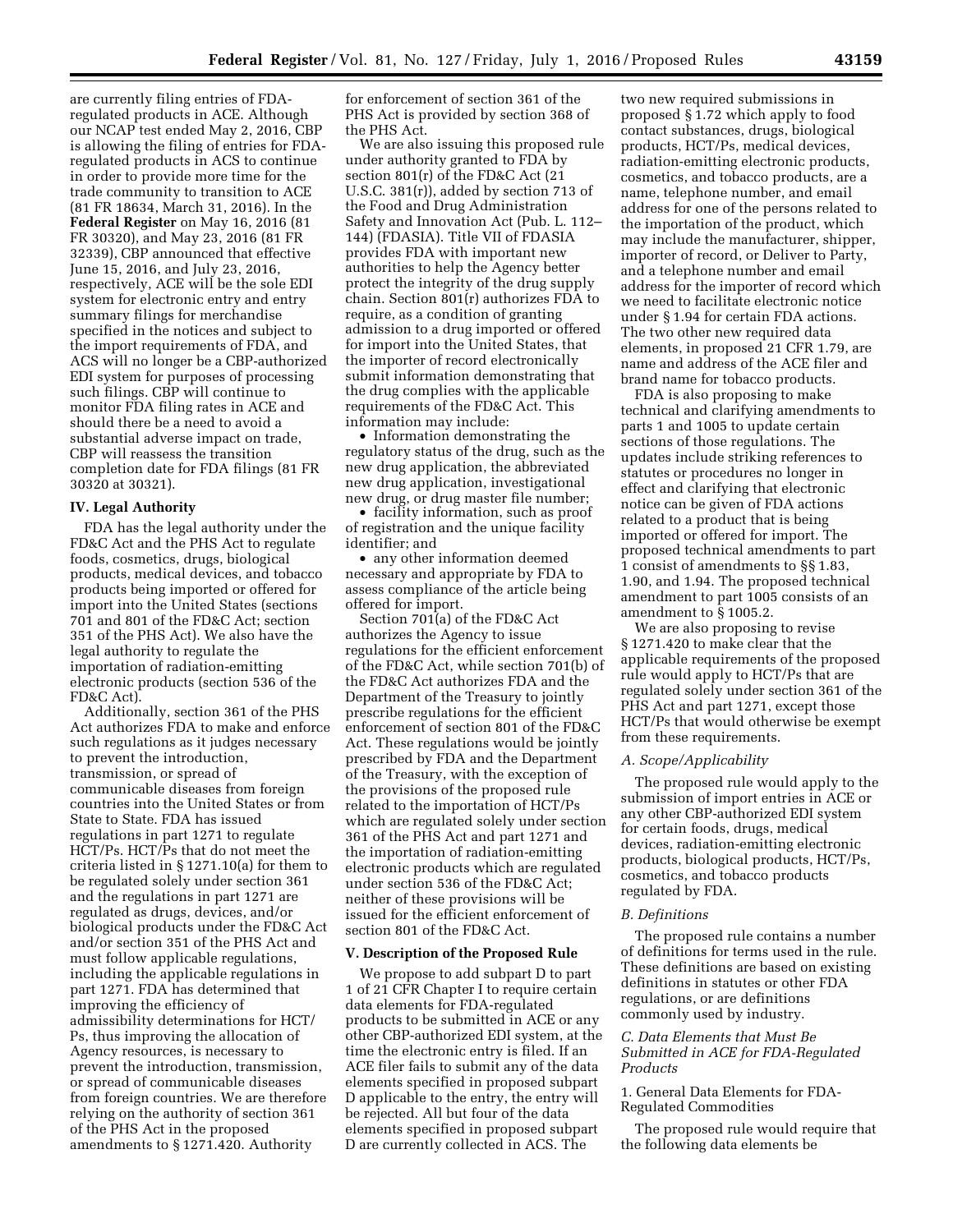submitted at the time of entry in ACE or any other CBP-authorized EDI system, for food as applicable, drugs, biological products, HCT/Ps, medical devices, radiation-emitting electronic products, cosmetics, and tobacco products. The specific information to be submitted may vary depending on the article being imported or offered for import.

The required FDA data elements in the proposed rule are in addition to the data elements CBP requires for submission in ACE. The FDA required data elements specified in proposed § 1.72 generally fall into two categories: Those data elements that identify the article being imported or offered for import and those data elements that identify the person(s) who are seeking to import the article into the United States. This additional information will assist us in our efforts to more effectively and efficiently determine the admissibility of the article being imported or offered for import. All but two of the general data elements in proposed § 1.72 name, telephone number, and email address for one of the persons related to the importation of the product which may include the manufacturer, shipper, importer of record, or Deliver to Party, and telephone number and email address of the importer of record—are currently collected in ACS.

a. *Product identification information.*  By more precisely identifying the article being imported or offered for import, FDA can determine what statutory and regulatory requirements apply to that article. The product identification information that FDA proposes to be required in submissions at the time of entry in ACE includes:

i. *FDA country of production.* The FDA Country of Production identifies the country where an FDA-regulated article was last manufactured, processed or grown (including harvested or collected and readied for shipment to the United States).

The FDA Country of Production may be different than the Country of Origin required by CBP for an article that is being imported or offered for import. The country of origin as defined by CBP is the country of manufacture, production or growth of the article. There is only one country of origin for each article. When an article has undergone a ''substantial transformation'' in a different country, CBP requires that the country of origin be changed to the country where the substantial transformation has taken place. Substantial transformation occurs in the country where the article acquired the name, character or intended use that matches the article identified in the entry. The substantial

transformation test is applied by the importer of record to the facts and circumstances of each case. The FDA Country of Production, however, is the country where the article last underwent any manufacturing or processing but only if such manufacturing or processing was of more than a minor, negligible or insignificant nature.

ii. *The complete FDA Product Code.*  The FDA Product Code is an alphanumeric code that is used by us for classification and analysis of regulated products. The FDA Product Code builder application is currently available on FDA's Web site at *[http://](http://www.accessdata.fda.gov/SCRIPTS/ORA/PCB/PCB.HTM) [www.accessdata.fda.gov/SCRIPTS/](http://www.accessdata.fda.gov/SCRIPTS/ORA/PCB/PCB.HTM) [ORA/PCB/PCB.HTM.](http://www.accessdata.fda.gov/SCRIPTS/ORA/PCB/PCB.HTM)* The Product Code builder application allows ACE filers to locate or build the appropriate FDA Product Code. The FDA Product Code is based on the following five components.

• Industry designates the broadest area into which a product falls;

• class is directly related to an industry and designates the food group, source, product, use, pharmacological action, category, or animal species of the product;

• subclass designates the container type, method of application, use, market class, or type of product and relates directly to a particular Industry grouping by utilizing a unique set of definitions specific to those products;

• Process indicator code specifies the process, storage or dosage form depending on the type of product; and

• product relates to a particular industry/class combination.

The complete FDA Product Code is a critical data element for our admissibility review because it clearly identifies the type of article that is being entered in ACE, which allows FDA to determine which statutory and/or regulatory requirements apply to that article. Under the proposed rule, the complete FDA Product Code entered in ACE would be required to agree with the invoice description of the article.

iii. *FDA Value.* FDA is proposing to require that the total value of an entry as required by CBP or the total value of the article(s) in each import line be submitted at the time of entry in ACE. CBP requires that the value of an entry based on the invoice value of the shipment in U.S. dollars (rounded off to the nearest whole dollar) be submitted in ACE at the time of entry. Submission by an ACE filer of the value of an entry is necessary because all goods imported into the United States are subject to the provisions of the Harmonized Tariff Schedule of the United States, Annotated for Statistical Reporting Purposes (HTS), that is published by the

U.S. International Trade Commission as directed by Congress in section 1207 of the Omnibus Trade and Competitiveness Act of 1988 (Pub. L. 100–418; 19 U.S.C. 3007) regarding any duties to be paid for importation of the article(s) contained in that entry. For FDA-regulated products, we propose to allow the ACE filer to choose whether to submit the total value of the entry as reported to CBP or to apportion the value of the entry to the total value of the article(s) in each import line at the time of entry in ACE. If an ACE filer chooses to submit the total value for the article(s) in each import line, that value must match the total invoice value of the article(s) in that import line.

We invite comments on the advantages, disadvantages, and feasibility of allowing the ACE filer to submit the total value of the entry or the total value apportioned to the article(s) in each import line. In particular, we invite comment on whether the submission by an ACE filer of the value apportioned to the article(s) in an import line in ACE at the time of entry will help us achieve our goals of facilitating admissibility review and focusing our resources on those products that may be associated with a serious public health risk to consumers.

iv. *FDA Quantity.* FDA is proposing to require submission of the quantity of the FDA-regulated article(s) in each import line at the time of entry in ACE. Quantity would include the quantity of each layer/level of packaging of the article(s), the unit of measure which is the description of each type of package, and the volume and/or weight of each of the smallest of the packaging units. The quantity would be required to be submitted in decreasing size of packing unit (starting with the outermost/largest package to the innermost/smallest package). An example of a quantity description that would be submitted in ACE at the time of entry includes these layer/levels of packaging: 200 cases of surgical gauze, 100 rolls per case and 75 square yards of surgical gauze per roll.

Quantity and packaging help us identify the article as a specific FDAregulated product. Although CBP and FDA utilize the HTS codes to generally identify which imports are subject to an FDA admissibility review, these codes are often not sufficient to specifically identify a product for FDA decisionmaking. There are several products that FDA considers to be different from each other because of how the product is packaged. Packaging can also affect the potential safety of an FDA-regulated product particularly where an article is represented at time of entry as ''sterile.'' In addition, FDA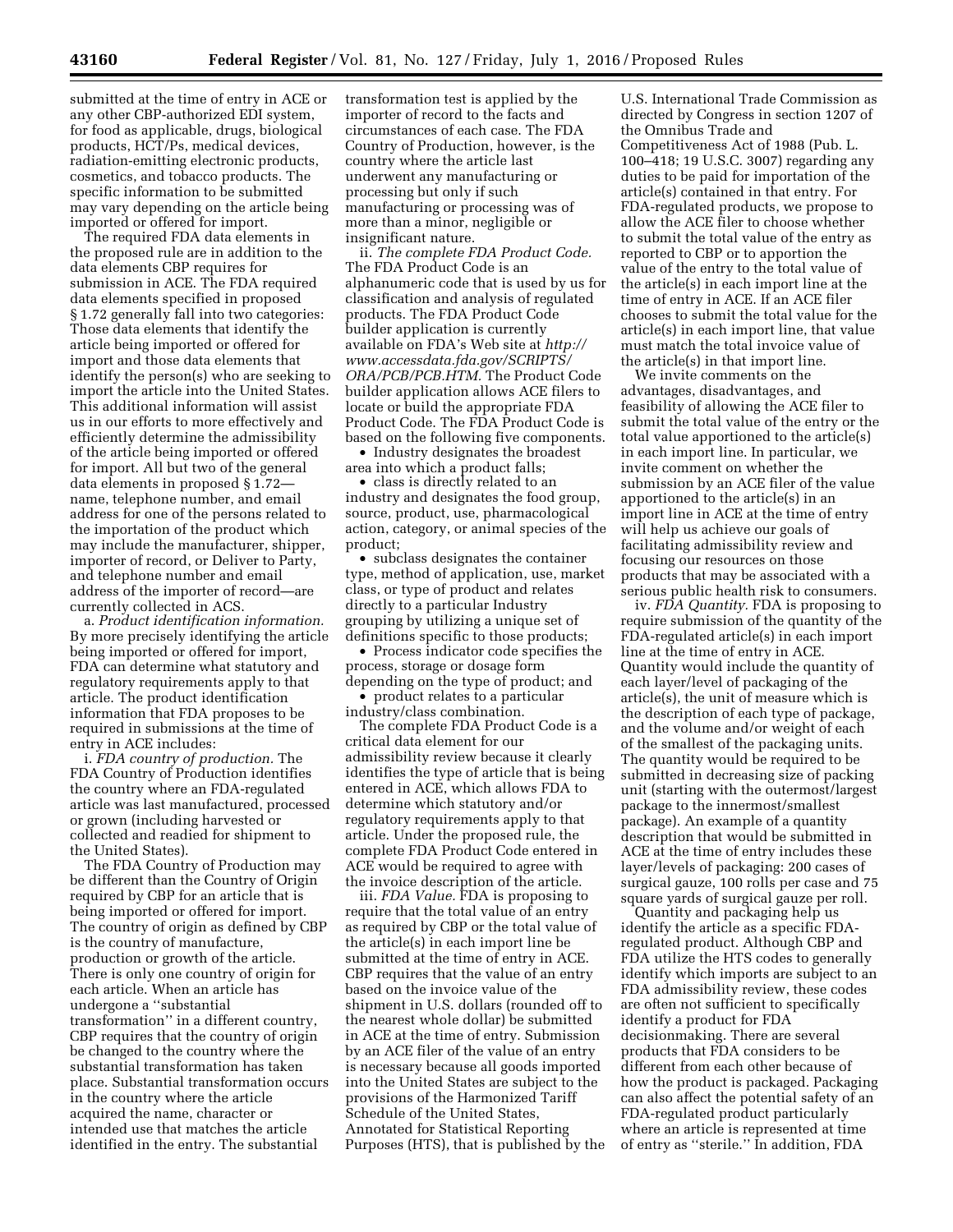submission of the quantity in ACE at the time of entry would assist the Agency in performing any needed followup action on an entry line such as field examinations, label examinations, sample collections, detentions, and refusals. Thus, the initial availability of quantity per import line would increase efficiency and expedite FDA activities throughout the admissibility process.

We invite comments on the advantages, disadvantages, and feasibility of requiring an ACE filer to submit the FDA quantity of the article(s) in each import line in ACE at the time of entry. In particular, we invite comment on whether the submission by an ACE filer of the FDA quantity of the article(s) in an import line will help us achieve our goals of facilitating admissibility review and focusing our resources on those products that may be associated with a serious public health risk to consumers.

b. *Entity identification information.*  i. *Entity contact information.* The proposed rule would require that the name, telephone, and email address of any one of the persons related to the importation of the article(s) in the entry, which may include the manufacturer, shipper, importer of record, or Deliver to Party, be submitted in ACE at the time of entry. This information would facilitate FDA's decisionmaking on admissibility of an entry because FDA would have the information to quickly and easily contact a person with knowledge of the entry regarding questions about the entry and/or a particular import line in the entry.

We invite comments on the advantages, disadvantages, and feasibility of requiring an ACE filer to submit the name, telephone, and email address of any one of the persons related to the importation of the article(s) in the entry, in ACE at the time of entry. In particular, we invite comment on whether the submission by an ACE filer of this information will help us achieve our goals of facilitating admissibility review and focusing our resources on those products that may be associated with a serious public health risk to consumers.

ii. *Importer of record contact information.* We are proposing to require that the email and phone number of the importer of record be submitted in ACE at the time of entry. This information will provide us with the contact information for the importer of record to enable us to contact that person with any questions about the import entry as well as send notices of FDA Actions such as detention, refusal, and/or administrative destruction electronically to that person.

We are proposing to revise § 1.94 to clarify that electronic notice may be sent by the Agency to the owner or consignee, which will be defined in § 1.83 as the importer of record, for detention, refusal, and/or administrative destruction of an FDA-regulated article being imported or offered for import into the United States. A refused drug valued at \$2,500 or less (or such higher amount as the Secretary of the Treasury may set by regulation) is subject to administrative destruction (section 801(a) of the FD&C Act). Obtaining a current email address for the importer of record is critical to FDA's ability to provide such electronic notice. We are also requiring a telephone number to contact the importer of record in the event that the email address submitted in ACE is incorrect or out of date.

## 2. Food

For purposes of this rule, food means foods as defined in section 201(f) of the FD&C Act (21 U.S.C. 321(f)) (see proposed § 1.71(i)). Examples of food covered by this rule include fruits, vegetables, fish, including seafood, dairy products, eggs, raw agricultural commodities for use as food or as components of food, animal feed (including pet food), food and feed ingredients, food and feed additives, dietary supplements and dietary ingredients, infant formula, beverages (including alcoholic beverages and bottled water), live food animals, bakery goods, snack foods, candy, and canned foods.

One aspect of importation of food via ACS and ACE is regulated under the Prior Notice of Imported Food regulation, part 1, subpart I. The Public Health Security and Bioterrorism Preparedness and Response Act of 2002 (Pub. L. 107–188) (the BT Act) amended the FD&C Act by adding section 801(m) requiring prior notification of imported food. In accordance with section 801(m)(1) of the FD&C Act, we published a final rule in the **Federal Register** on November 7, 2008 (73 FR 66294).

For every article of food imported or offered for import into the United States, except those articles identified in §§ 1.276(b)(5)(i) and 1.277(b), the information required under § 1.281 must be submitted in ACS or the FDA Prior Notice System Interface (PNSI) before the arrival of that food article in the United States. Food articles imported or offered for import without adequate prior notice are subject to refusal under section 801(m) of the FD&C Act. The prior notice regulation under § 1.280 requires that prior notice information be submitted via ACS or via PNSI. We

issue a Prior Notice Confirmation Number (PN Confirmation Number) when prior notice has been submitted and confirmed for review (§ 1.279(d)). We use prior notice information to make decisions, based on public health risk, about which food to inspect at the port of arrival.

If the prior notice information required under § 1.281 for a food article is submitted via ACS simultaneously with the required entry information, no additional transmission of information for the admissibility determination on that food article under section 801(a) of the FD&C Act is necessary. If prior notice is submitted via PNSI, additional transmission via ACS for the import entry may be necessary for CBP purposes and FDA's admissibility determination under section 801(a) of the FD&C Act (see 68 FR 58976, October 10, 2003). The PN Confirmation Number must be submitted into ACS at the time of the food's arrival into the United States under § 1.279(g).

This proposed rule does not address or impact the current import entry review process for food articles requiring prior notice; this process will be operationally transitioned from ACS to ACE.

a. *FDA Value.* We are proposing to require the submission in ACE at the time of entry of the FDA Value described in § 1.72(a)(3) of the proposed rule, for all food being imported or offered for import into the United States. FDA Value is explained earlier in the General Data Elements for FDA-Regulated Commodities section. As noted in that section, we are inviting comments on the advantages, disadvantages, and feasibility of requiring an ACE filer to submit this information in ACE at the time of entry

b. *Food contact substances.* For the purposes of prior notice, food contact substances are exempted from the definition of food under  $§ 1.276(b)(5)(i)(A)$  and are, therefore, not subject to the requirements under the prior notice regulation. We are proposing to require the submission in ACE at the time of entry of the general data elements described in § 1.72 of the proposed rule, for food contact substances being imported or offered for import into the United States. This additional information will assist us in our efforts to more effectively and efficiently determine admissibility of the food contact substance being imported or offered for import.

c. *Acidified and low-acid canned food data.* If the article of food being imported or offered for import is an acidified food (AF) or a thermally processed low-acid canned food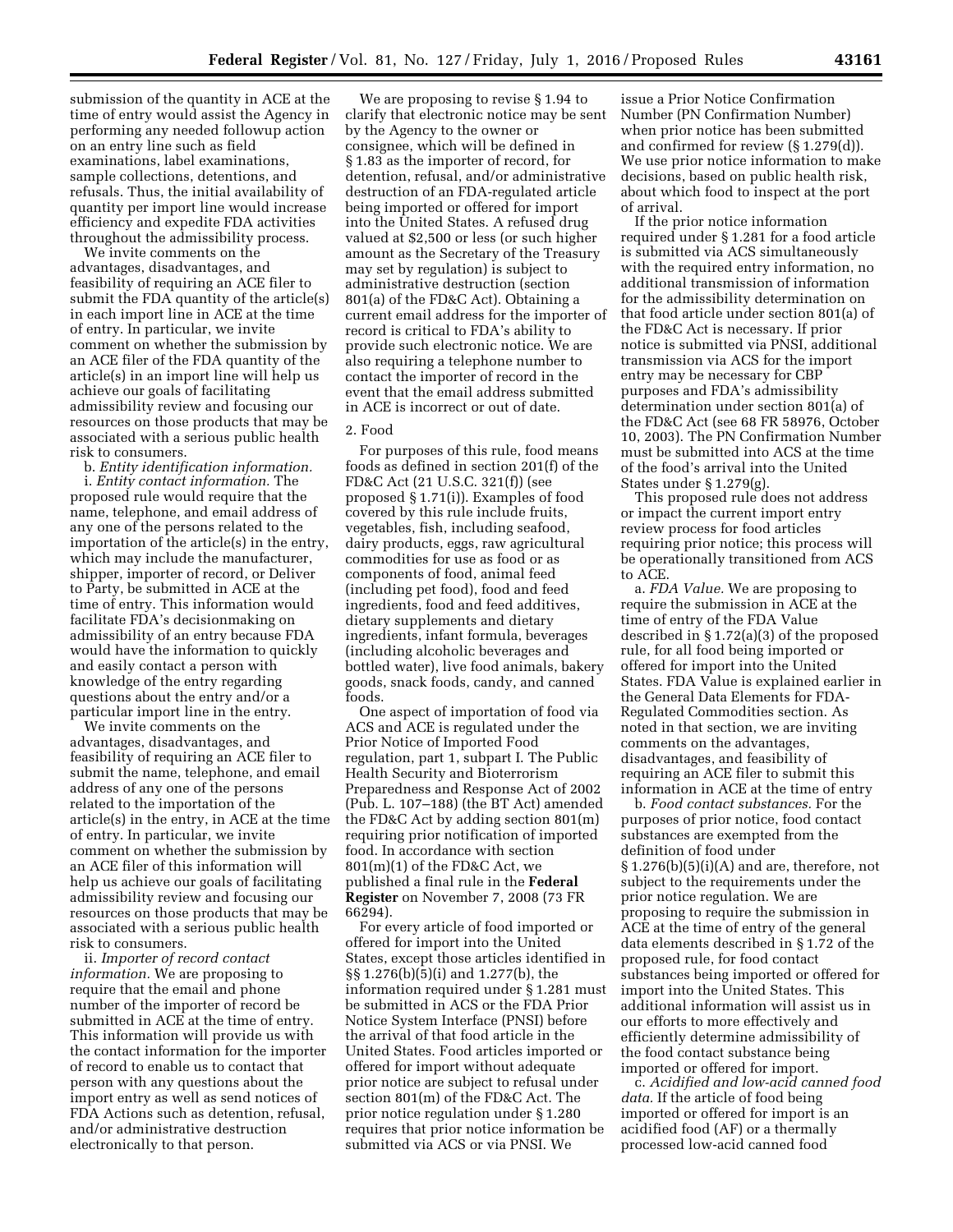packaged in a hermetically sealed container (LACF), we propose that the Food Canning Establishment (FCE) Number, the Submission Identifier (SID), and the can dimensions or volume (*e.g.,* pouches and bottles) be required submissions in ACE at the time of entry.

Although some hermetically sealed containers (*e.g.,* pouches and glass bottles) used to package thermally processed low-acid food would not be viewed as ''cans'', the term ''low-acid canned food'' has been used for decades as a shorthand description for ''thermally processed low-acid foods packaged in hermetically sealed containers''. We continue to use that term (and its abbreviation, LACF) for the purposes of this document.

Botulism, a rare but serious paralytic illness that can be fatal, is one of the serious public health risks associated with inadequate or improper manufacture, processing or packaging of AF and LACF. Every commercial processor, when engaging in the manufacture, processing, or packing of an AF or LACF, is required to register and file with FDA information including the name of the establishment, principal place of business, the location of each establishment in which the processing of acidified foods or low-acid canned foods is carried on, the processing method, and a list of foods so processed in each establishment. (21 CFR 108.25(c)(1) and (j); 21 CFR 108.35(c)(1) and (k)). After an establishment is registered, FDA assigns a unique FCE number identifying the physical processing plant located at the address on the registration form (currently Form FDA 2541). The FCE registration requirement in 21 CFR part 108 for LACF and AF commercial processors is different from the Food Facility Registration (FFR) that is required under section 415 of the FD&C Act (21 U.S.C. 350d) for domestic and foreign facilities that manufacture, process, pack, or hold food for human or animal consumption in the United States. The registration requirement in section 415 of the FD&C Act was created by the BT Act and amended by the FDA Food Safety Modernization Act (Pub. L. 111–353). AF and LACF commercial processors must register with FDA as required in part 108 using Form FDA 2541, and must also register with FDA under the FFR system using Form FDA 3537 as required by section 415 of the FD&C Act. We use the term ''FFR'' interchangeably with the term ''BT Act registration.''

After registering, the commercial processor must also, no later than 60

days after registering with FDA and before packing a new product, provide FDA with information on the scheduled processes for each AF and LACF in each container size (§ 108.25(c)(2) and (j);  $\S 108.35(c)(2)$  and (k)). When processors submit a process filing form, they include the FCE number for the location of the processing plant where the product will be manufactured, processed, or packed. The FCE number on the process filing form links the process filing to the establishment (Ref. 2).

The filed scheduled process is required to provide certain information relevant to the processing of each AF and LACF, including information related to heat during processing, among other requirements (§§ 108.25(c)(2) and  $108.35(c)(2)$ . A manufacturer of an AF and LACF product, such as canned corn in brine, is required to file separate scheduled processes for each type and sized container.

When processors use the electronic AF/LACF system to create a process filing, the system automatically generates a SID. When the processor creates a process filing using a paper form, the processor generates the SID and includes it on the paper form. A SID identifies each process filing, and consists of the year, month, and day of the month that a process filing form is created, and a unique sequence number to identify each form when multiple forms are created on the same day. An FCE can have multiple SIDs. The SID enables both the commercial processor and FDA to quickly and accurately identify a specific process filing.

To effectively identify an AF or LACF article that is being imported or offered for import, we need information regarding that product's FCE, SID, and can dimensions or volume. This information allows us to match the specific AF or LACF article being imported or offered for import to the applicable scheduled process and processing facility. We may use this information to verify that the scheduled processes filed for each LACF or AF corresponds to the FCE and SID submitted at the time of entry. Such identifying information assists FDA in efficiently enforcing section 801 of the FD&C Act in that it assists FDA in determining the admissibility of a given article.

## 3. Human Drugs

Globalization of the pharmaceutical market in the United States has resulted in dramatic increases in drug imports, complex and fragmented global supply chains, and increasing threats from counterfeit and substandard drugs.

This rule proposes to make certain information pertaining to imports of drugs regulated by FDA's CDER that importers can submit in ACS, required submissions in ACE or any other CBPauthorized EDI system.

a. *Registration and Listing.* All persons who own or operate domestic establishments that engage in the manufacture, preparation, propagation, compounding, or processing of a drug or drugs must annually register with FDA, with limited exceptions (section 510(b) of the FD&C Act (21 U.S.C. 360(b)); 21 CFR part 207). Every person who owns or operates any establishment within any foreign country engaged in the manufacture, preparation, propagation, compounding, or processing of a drug that is being imported or offered for import into the United States, is required to annually register with FDA (section 510(i) of the FD&C Act). Each annual establishment registration must include a unique facility identifier (UFI) for each establishment under section 510(b) and (i) of the FD&C Act. Every person who registers must, at the time of registration, also file with FDA a list of all drugs they manufacture, prepare, propagate, compound, or process for commercial distribution in the United States (section 510(j) of the FD&C Act). Registration of foreign establishments must include the name of each importer of the firm's drugs that is known to the establishment and the name of each person who imports or offers for import such drugs to the United States for purposes of importation (section 510(j) of the FD&C Act).

This rule would require the submission in ACE at the time of entry of the Drug Registration Number. For purposes of this proposed rule, the Drug Registration Number that would be submitted in ACE is the UFI of the foreign establishment where the drug was manufactured, prepared, propagated, compounded or processed before being imported or offered for import into the United States.

Currently the Affirmation of Compliance Code for submission of the Drug Registration Number is ''REG''.

The rule would also require the submission of the Drug Listing Number in ACE. Each listed drug associated with a registration must include a unique identifier. Currently we use the ''National Drug Code'' (NDC) numbering system as that unique identifier. An NDC is a unique three-segment identifier that identifies the labeler, product (including, for example, specific strength and dosage form), and trade package. For purposes of this proposed rule, the Drug Listing Number is the NDC of the drug being imported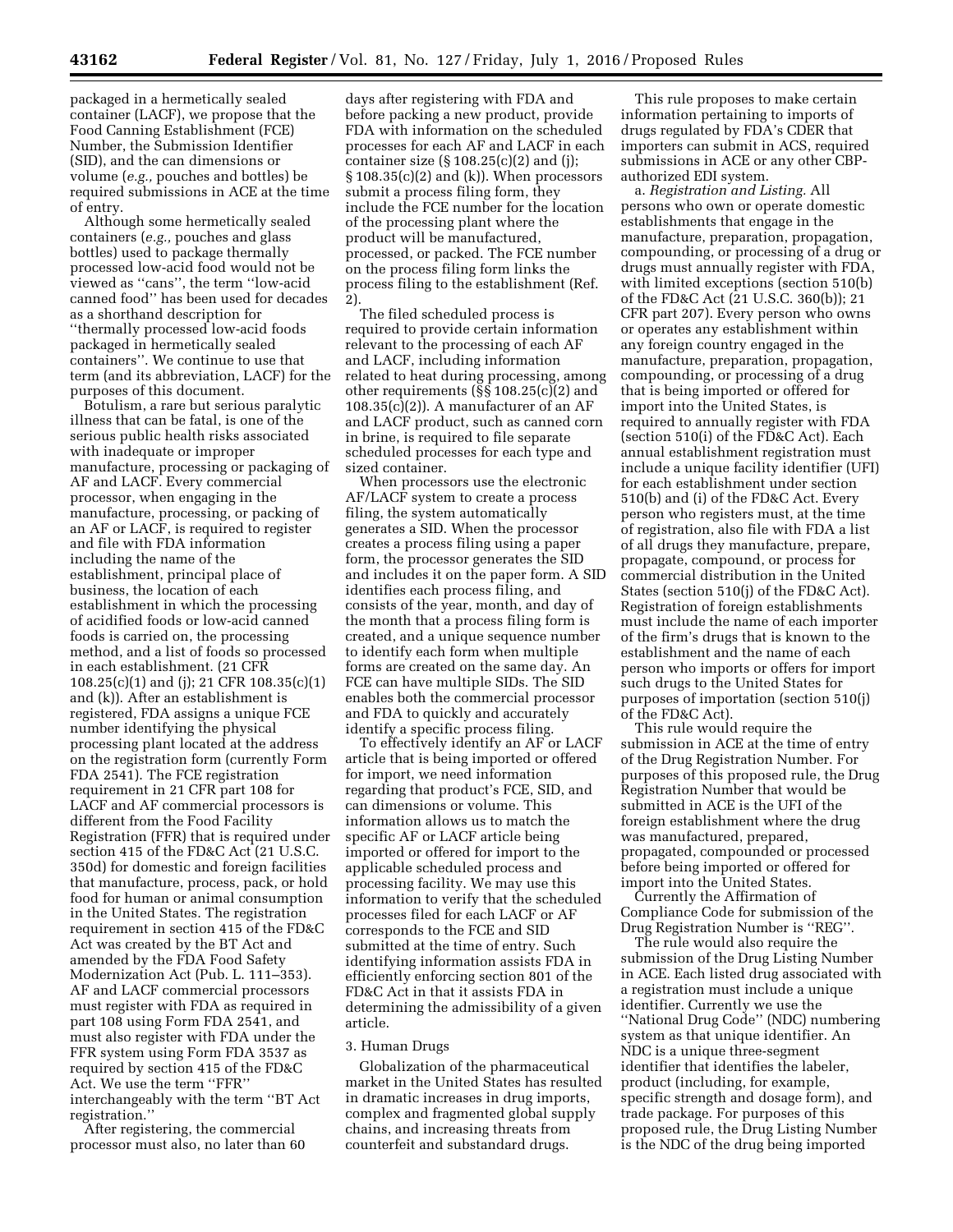or offered for import. The current Affirmation of Compliance Code for submission of the drug listing number is ''DLS''.

Failure to register or list in accordance with section 510 of the FD&C Act causes a drug to be misbranded under section 502(*o*) of the FD&C Act (21 U.S.C. 352(*o*)). Drugs that appear to be misbranded are subject to detention and refusal under section 801(a) of the FD&C Act.

b. *Drug application number.* A new drug must be approved by FDA before it can be marketed in the United States (section 505(a) of the FD&C Act (21 U.S.C. 355(a))). A new drug application (NDA) must be submitted to the Agency for the sale or marketing of a new drug (section 505(b) of the FD&C Act). An abbreviated new drug application (ANDA) must be submitted to the Agency for the sale or marketing of a generic drug (section 505(j) of the FD&C Act). FDA issues a unique number for each NDA or ANDA, and that number would be required to be submitted in ACE at the time of entry for each drug that is subject to an approved NDA or ANDA, under the proposed rule.

CDER also regulates certain biological products. Although the majority of therapeutic biological products are licensed under section 351 of the PHS Act, some protein products historically have been approved under section 505 of the FD&C Act. The Biologics Price Competition and Innovation Act of 2009 (BPCI Act) changed the statutory authority under which certain protein products will be regulated by amending the definition of a ''biological product'' in section 351(i) of the PHS Act to include a ''protein (except any chemically synthesized polypeptide).'' Section 7002(e) of the BPCI Act requires that a marketing application for a biological product must be submitted under section 351 of the PHS Act, subject to certain exceptions during a 10-year transition period ending on March 23, 2020. On March 23, 2020, an approved application for a biological product under section 505 of the FD&C Act will be deemed to be a license for the biological product under section 351 of the PHS Act (section 7002(e)(4) of the BPCI Act) (Ref. 3). The number of the biologics license application (BLA) or the NDA is required to be submitted at the time of entry in ACE.

Currently the Affirmation of Compliance Code for submission of the NDA, ANDA, or BLA number in ACE is ''DA''.

c. *Investigational new drug application number.* The proposed rule mandates that the number of the investigational new drug application

(IND) be submitted in ACE at the time of entry for a drug that is subject to an IND and is being imported or offered for import into the United States. An investigational new drug is a new drug that is used in a clinical investigation (section 505(i) of the FD&C Act and 21 CFR 312.3(b)). An investigational new drug for which an IND is in effect is exempt from the premarket approval requirements that are otherwise applicable and may be shipped lawfully for the purpose of conducting clinical investigations of that drug (part 312). Additionally, an investigational new drug for which an IND is not yet in effect may be shipped lawfully to an investigator named in the IND if the sponsor has received earlier FDA authorization to ship the drug (§ 312.40(c)(2)).

Currently the Affirmation of Compliance Code for submission of the investigational new drug application number is ''IND''.

#### 4. Animal Drugs

In broad outline, the data elements required to be submitted in ACE or any other CBP-authorized EDI system, for importation of animal drugs under the proposed rule tracks those required for human drugs. The proposed rule makes certain information, pertaining to animal drug imports that importers can optionally submit in ACS, required submissions in ACE at the time of entry. As in the case of human drugs, a more streamlined import process could lead to a more effective use of FDA and importer resources, and more efficient enforcement of section 801(a) of the FD&C Act for animal drugs.

a. *Registration and listing.* All persons who own or operate domestic establishments that engage in the manufacture, preparation, propagation, compounding, or processing of an animal drug or drugs, must annually register with FDA, with limited exceptions (section 510(b) of the FD&C Act; part 207). Every person who owns or operates any establishment within any foreign country engaged in the manufacture, preparation, propagation, compounding, or processing of an animal drug that is imported or offered for import into the United States is required to annually register with the FDA (section 510(i) of the FD&C Act). Each annual establishment registration must include a UFI for each establishment under section 510(b) and (i) of the FD&C Act). Every person who registers must, at the time of registration, also file with FDA a list of all drugs they manufacture, prepare, propagate, compound, or process for commercial distribution in the United

States (section 510(j) of the FD&C Act). Registration of foreign establishments must include the names of each importer of the firm's drugs that is known to the establishment and the name of each person who imports or offers for import such drugs to the United States for purposes of importation (section 510(i) of the FD&C Act).

This rule would require the submission in ACE of the Animal Drug Registration Number at the time of entry. For purposes of this proposed rule, the Animal Drug Registration Number that would be submitted in ACE is the UFI of the foreign establishment where the animal drug was manufactured, prepared, propagated, compounded or processed before being imported or offered for import into the United States.

Currently the Affirmation of Compliance Code for submission of the Animal Drug Registration Number is ''REG''.

The rule would also require the submission of the Animal Drug Listing Number at the time of entry in ACE. Each listed animal drug associated with a registration must include a unique identifier. Currently we use the NDC numbering system as that unique identifier. An NDC is a unique threesegment identifier that identifies the labeler, product (drug formulation), and trade package. For purposes of this proposed rule, the Drug Listing Number is the NDC of the animal drug being imported or offered for import. The current Affirmation of Compliance Code for submission of the Animal Drug Listing Number is ''NDC''.

Failure to register and list in accordance with section 510 of the FD&C Act causes an animal drug to be misbranded under section 502(*o*) of the FD&C Act. Animal drugs that appear to be misbranded are subject to detention and refusal under section 801(a) of the FD&C Act.

b. *New animal drug application and the minor species index file.* A new animal drug must be approved, conditionally approved, or index listed by FDA before it can be legally marketed in the United States (sections 512(a)(1)(A), 571, and 572 of the FD&C Act (21 U.S.C. 360b(a)(1)(A), 360ccc, and 360ccc-1)). A new animal drug is defined, in part, as a drug intended for use in animals other than man, including any drug intended for use in animal feed, which is not generally recognized by experts as safe and effective for use under the conditions prescribed, recommended, or suggested in its labeling (section 201(v) of the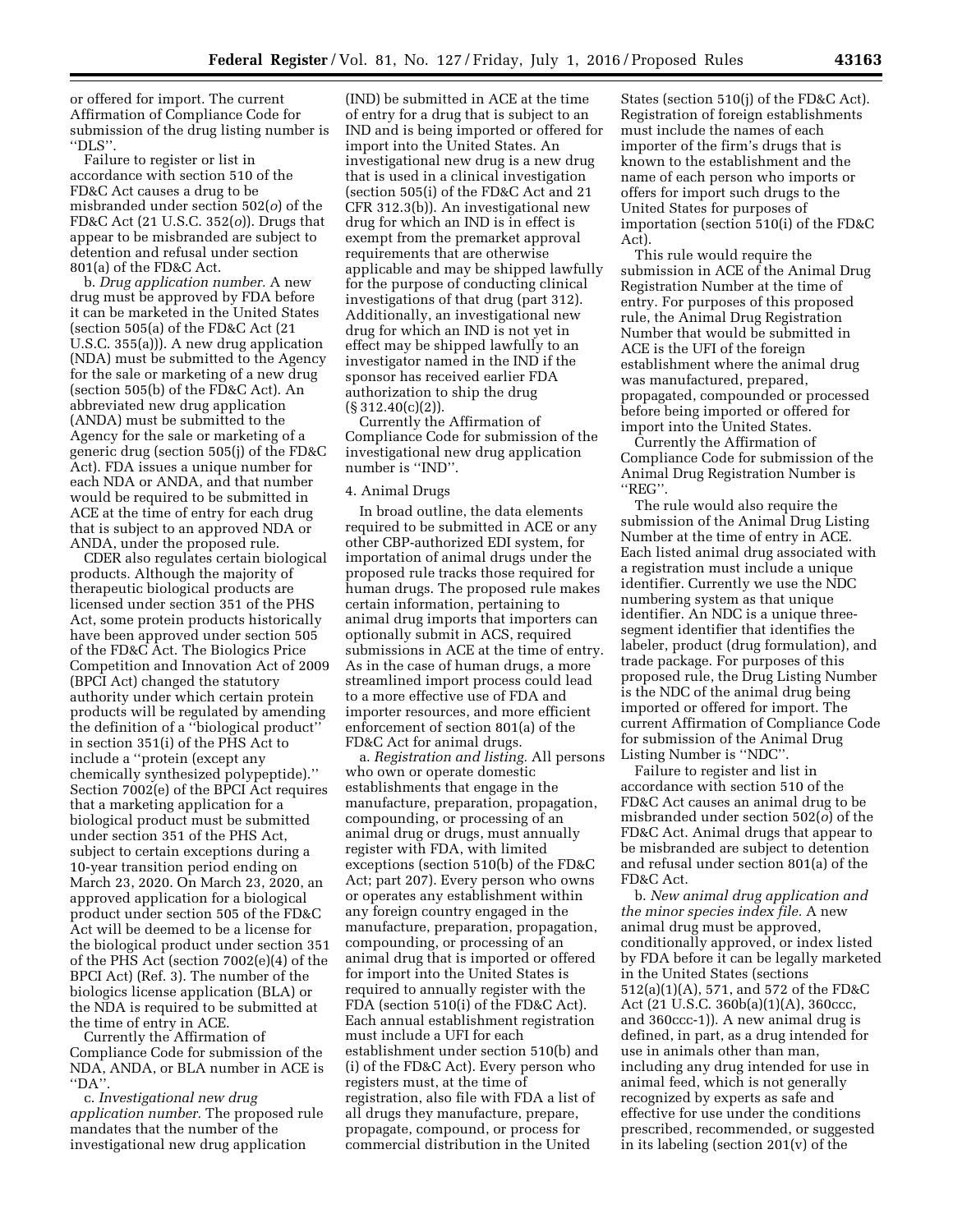FD&C Act). Animal feed is defined in section 201(w) of the FD&C Act.

FDA issues a unique number for each new animal drug application (NADA), abbreviated new animal drug application (ANADA), and conditionally approved new animal drug application (CNADA) submitted to the Agency for approval to market a new animal drug. For a new animal drug that is subject to an approved application under section 512(b)(1) or (2) of the FD&C Act, the number corresponding to the NADA or ANADA, respectively, is required to be submitted in ACE at the time of entry under the proposed rule. Under the proposed rule, for new animal drugs that are subject to a conditionally approved application an ACE filer would be required to submit in ACE at the time of entry the number corresponding to the conditionally approved application (section 571 of the FD&C Act).

Under the proposed rule, the Minor Species Index File number (MIF) of the new animal drug on the Index of Legally Marketed Unapproved New Animal Drugs for Minor Species (Index) would be required to be submitted in ACE at the time of entry for articles that are being imported or offered for import that are legally marketed as unapproved new animal drugs for minor species (section 572 of the FD&C Act).

The Minor Use and Minor Species Animal Health Act of 2004 (Pub. L. 108– 282) (MUMS Act) signed into law on August 2, 2004, amended the FD&C Act to provide animal drug companies with incentives to develop new animal drugs for minor species and minor uses in major species, while still ensuring appropriate safeguards for animal and human health. The index is limited to minor species for which there is reasonable certainty the animal or edible products from the animal will not be consumed by humans or foodproducing animals. Minor species are those animals, other than humans, that are not one of the major species (horses, dogs, cats, cattle, pigs, turkeys, and chickens). Minor species include animals such as zoo animals, ornamental fish, parrots, ferrets, and guinea pigs. Some animals of agricultural importance are also minor species including sheep, goats, catfish, game birds, and honey bees among others. Upon request by a sponsor and under the other requirements in section 573 of the FD&C Act (21 U.S.C. 360ccc– 2), FDA may add a drug intended for use in a minor species or for a minor use in a major species to the Index. The Index can be found at *[http://](http://www.fda.gov/AnimalVeterinary/DevelopmentApprovalProcess/MinorUseMinorSpecies/ucm125452.htm) [www.fda.gov/AnimalVeterinary/](http://www.fda.gov/AnimalVeterinary/DevelopmentApprovalProcess/MinorUseMinorSpecies/ucm125452.htm)  [DevelopmentApprovalProcess/](http://www.fda.gov/AnimalVeterinary/DevelopmentApprovalProcess/MinorUseMinorSpecies/ucm125452.htm)* 

## *[MinorUseMinorSpecies/](http://www.fda.gov/AnimalVeterinary/DevelopmentApprovalProcess/MinorUseMinorSpecies/ucm125452.htm) [ucm125452.htm.](http://www.fda.gov/AnimalVeterinary/DevelopmentApprovalProcess/MinorUseMinorSpecies/ucm125452.htm)*

Currently the Affirmation of Compliance Code for submission of the NADA, CNADA, or MIF number is the Veterinary New Animal Drug Application Number ''VNA''. The current Affirmation of Compliance Code for the ANADA number is the Veterinary Abbreviated New Animal Drug Application Number ''VAN''.

c. *Investigational new animal drugs.*  The proposed rule mandates that the investigational new animal drug (INAD) file number or the generic investigational new animal drug file (JINAD) number be submitted in ACE at the time of entry for articles that are subject to investigational new animal drug or generic investigational new animal drug applications under 21 CFR part 511. An investigational new animal drug is an animal drug that is used in a clinical investigation, or for tests in vitro or in animals only used for laboratory research purposes. An investigational new animal drug for which an INAD is in effect in accordance with part 511 is exempt from the premarket approval requirements that are otherwise applicable and may be shipped lawfully for the purpose of conducting clinical investigations of that drug (§ 511.1).

CVM issues a unique number that corresponds to each INAD and JINAD file that is established. Currently the Affirmation of Compliance Code for the INAD or JINAD is the Veterinary Investigational New Animal Drug Number ''VIN''.

## 5. Medical Devices

A medical device is an article intended to either: (1) Diagnose a disease or condition or cure, mitigate, treat or prevent a disease or (2) affect the structure or any function of the body, and that does not achieve its primary intended purposes by chemical action or being metabolized (section 201(h) of the FD&C Act). The proposed rule covers only those medical devices intended for use in humans. Medical devices can be as simple as a tongue depressor or as complex as a robotic surgery device. FDA has issued rules to regulate medical devices that are intended to be introduced in U.S. commerce and these can be found at 21 CFR parts 800–900. The classification of a medical device under section 513 of the FD&C Act (21 U.S.C. 360c) determines, in part, the extent of FDA's regulation of that medical device. There are currently 1700 generic groups of medical device types that are classified within 16 medical specialties (21 CFR parts 862–892). Class I devices

(approximately 780 medical devices) are considered to be low risk, class II devices (approximately 800 medical devices) are considered to be medium risk, and class III devices (approximately 100 medical devices) are considered to be high risk. Class III devices include certain medical devices that are life-supporting or lifesustaining, are for a use that is of substantial importance in preventing impairment of human health, or present a potential unreasonable risk of illness or injury (21 CFR 860.3(c)(3)). Because class III devices are considered to be high risk, most class III devices require premarket approval from FDA before they can be introduced into interstate commerce.

The proposed rule would make the following information for medical devices regulated by FDA's Center for Devices and Radiological Health (CDRH) required submissions in ACE or any other CBP-authorized EDI system, at the time of entry. All of this information can currently be submitted in ACS.

a. *Registration and listing.* The proposed rule would require that the applicable Registration and Listing Numbers of the Domestic Manufacturer, Foreign Manufacturer, and/or Foreign Exporter for each medical device identified in the entry, be submitted in ACE at the time of entry. Any owner or operator of an establishment, not exempt under section 510(g) of the FD&C Act, that is engaged in the manufacture, preparation, propagation, compounding, or processing of a medical device intended for human use must register on an annual basis and submit listing information to FDA for those medical devices intended for commercial distribution (section 510 of the FD&C Act). Foreign establishments are required to designate a U.S. agent and submit the name, address, and telephone number of that agent as part of their registration under 21 CFR 807.40. Such establishments are also required to register and list the name and contact information, and registration number, if any has been assigned, of each known importer or any person who imports or offers to import the establishment's medical devices into the United States (21 CFR 807.41).

A Foreign Exporter is required to register and list the medical devices it imports into the United States (section 510(i) of the FD&C Act; 21 CFR 807.20). FDA considers a foreign establishment that only exports medical devices to the United States to be engaged in the manufacture, preparation, propagation, compounding, or processing of a medical device which requires registration and listing (see Response to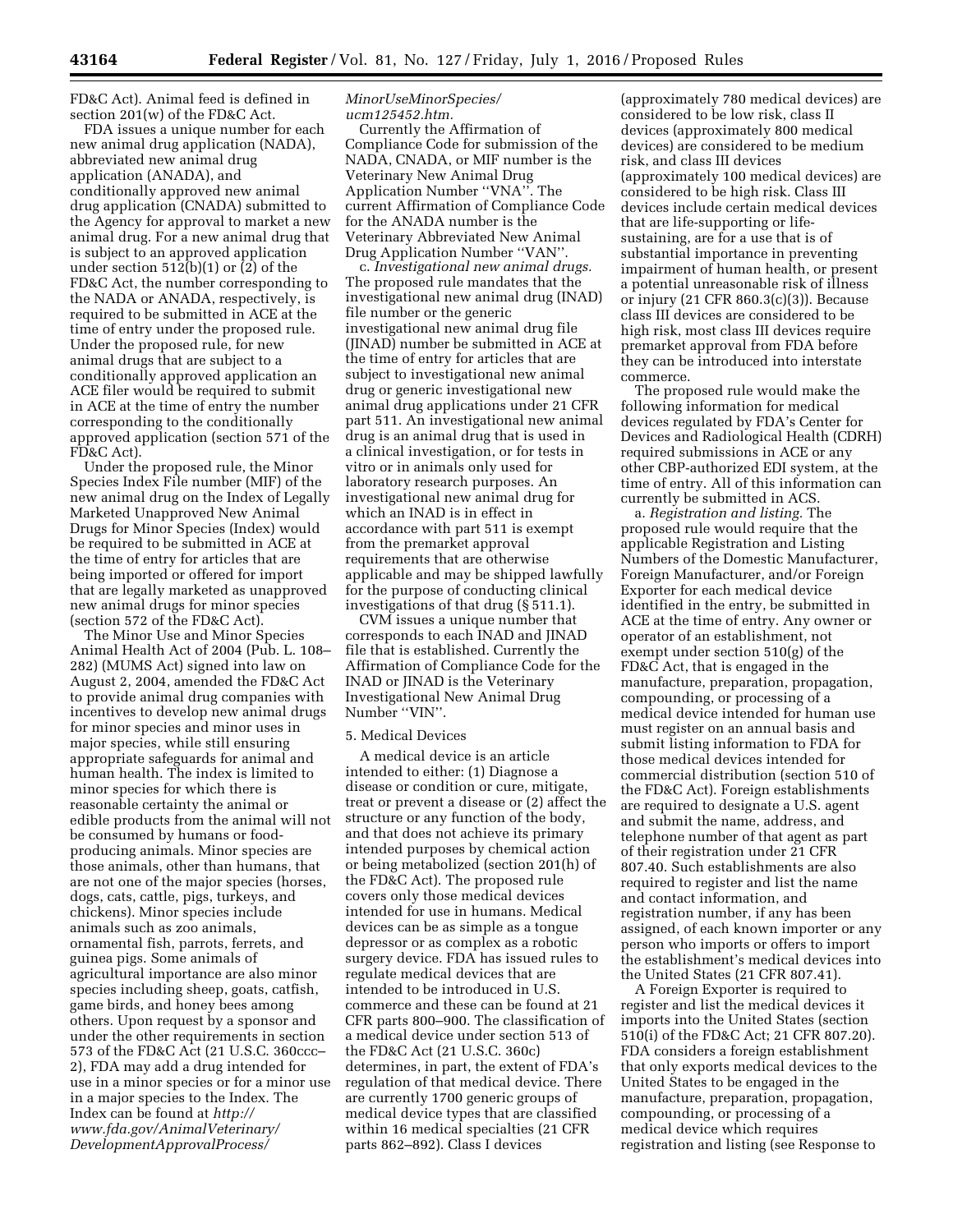Comment 5 in 77 FR 45927 at 45930, August 2, 2012).

When a registrant successfully completes the required registration process, a unique Registration Number is assigned by FDA. The current Affirmation of Compliance Codes for submission of the registration number of a Domestic Manufacturer is ''DDM''; of a Foreign Manufacturer is ''DEV''; and of a Foreign Exporter is ''DFE.''

The information required to be submitted for each listed medical device, as enumerated in part 807, includes the proprietary or brand name(s) under which each medical device is marketed and the activities or processes that are conducted on or done to the medical device at each establishment (*e.g.,* manufacturing, repacking, relabeling, developing specifications, remanufacturing, singleuse device reprocessing, contract manufacturing, or contract sterilizing). When the listing process is complete, FDA issues a Device Listing Number for each medical device associated with the registration. While the Registration Number is publicly available, the Device Listing Number is not available to the public. The current Affirmation of Compliance Code for the Device Listing Number that must be submitted in ACE is ''LST.'' The requirements for registration and device listing are found in part 807.

Mandatory submission of the Registration and Device Listing Numbers in ACE at the time of entry serves as a safeguard against substandard and counterfeit medical devices entering the U.S. market. Medical devices manufactured for other countries may not be as safe and effective as medical devices made for the U.S. market. Additionally, medical devices from foreign manufacturers that were not initially intended for sale in the United States may not be adequately stored or maintained, which can affect package integrity, sterilization, and other issues relating to the medical device's performance capabilities. Package labeling for these products may not comply with the requirements for distribution in the United States as the labeling may not be in English, may not contain adequate directions for use, and/or may not comply with other labeling requirements for the U.S. market. All of these issues can impact patient safety.

A medical device that is manufactured, prepared, propagated, compounded, or processed by an establishment that fails to register and/ or that is not listed as required in section 510 of the FD&C Act is deemed misbranded (section 502(*o*) of the FD&C Act). Medical devices that appear to be misbranded are subject to detention and refusal (section 801(a) of the FD&C Act).

b. *Investigational devices.* An investigational device is a medical device that is the object of a clinical investigation or research involving one or more subjects to determine the safety or effectiveness of a medical device (21 CFR 812.3(g) and (h)). An investigational device exemption (IDE) permits a medical device that otherwise would be required to be approved or cleared by us to be lawfully introduced into interstate commerce for the purpose of conducting investigations.

The IDE regulations (21 CFR part 812) describe three types of device studies: significant risk (SR), nonsignificant risk (NSR), and exempt studies. For a study determined to be SR, the sponsor must submit an IDE application to FDA for the investigational device and obtain the Agency's approval before beginning the study (§ 812.20). A medical device used in an NSR study is considered by FDA to have an approved IDE, as long as the sponsor satisfies the requirements set forth in § 812.2(b). Devices used in exempt studies are not required to have an approved IDE.

The current Affirmation of Compliance Code for investigational devices is ''IDE.'' The proposed rule would require that an ACE filer submit in ACE at the time of entry, in the data field for the ''IDE'' code in ACE, for an investigational device that is being imported or offered for import: (1) The IDE number for a medical device granted an exemption under section 520(g) of the FD&C Act (21 U.S.C.  $360j(g)$  or  $(2)$  "NSR" for a medical device to be used in a nonsignificant risk or in an exempt study.

An investigational device that lacks a required IDE is deemed adulterated and misbranded (sections 501(f)(1) and 502(o) of the FD&C Act). Medical devices that appear to be adulterated and/or misbranded are subject to detention and refusal (section 801(a) of the FD&C Act).

c. *Premarket number.* In ACS, there are separate submissions for Premarket Approval and Premarket Notification Numbers. Under the proposed rule, there would be only one submission in ACE at the time of entry: Premarket Number ''PM#.'' The Premarket Number that would be a required submission in ACE at the time of entry is the following number/unique identifier that is issued by FDA:

• Premarket Approval Application (PMA) Number for those medical devices that have received pre-market approval under section 515 of the FD&C Act (21 U.S.C. 360e);

• Product Development Protocol (PDP) Number for those medical devices for which FDA has declared the PDP complete under section 515(f) of the FD&C Act;

• Humanitarian Device Exemption (HDE) Number for those medical devices for which an exemption has been granted under section 520(m) of the FD&C Act;

• Premarket Notification (PMN) Number is the 510(k) number for those medical devices that have received premarket clearance under section 510(k) of the FD&C Act (21 U.S.C. 360(k)); or

• De Novo (DEN) Number is the number for those medical devices that have received marketing authorization under section 513(f) of the FD&C Act.

This change from ACS should reduce the opportunity for filer error in ACE as the applicable Premarket Number, whether it is a PMA, PDP, HDE, PMN, or DEN Number, would be entered in the one data field rather than in ACS where a PMN Number could be erroneously entered in the field for a PMA Number.

The premarket approval pathway is used by the Agency to review and evaluate the safety and effectiveness of most class III devices. The PMA must include, among other things, descriptions of the methods used in, and the facilities and controls used for, the manufacture, processing, packing, storage, and, where appropriate, installation of the medical device (§ 814.20(b)). Premarket approval is based on a determination by FDA that the PMA contains sufficient valid scientific evidence that there is reasonable assurance of the medical device's safety and effectiveness for its intended use(s). The PMA Number is the number issued by FDA upon the approval of a PMA.

Any person may submit to FDA a PDP with respect to a class III device that is required to have an approved PMA (section 515(f) of the FD&C Act). Under § 814.19, a class III device for which a PDP protocol has been declared completed by FDA is considered to have an approved PMA. The PDP Number is the number issued by FDA upon completion of the PDP.

A humanitarian use device (HUD) is a medical device that is intended to benefit patients in the treatment or diagnosis of a disease or condition that affects or is manifested in fewer than 4,000 individuals in the United States per year (§ 814.3(n)). A HDE is an exemption for a HUD from the effectiveness requirements of sections 514 and 515 of the FD&C Act, which is granted by FDA under section 520(m)(2)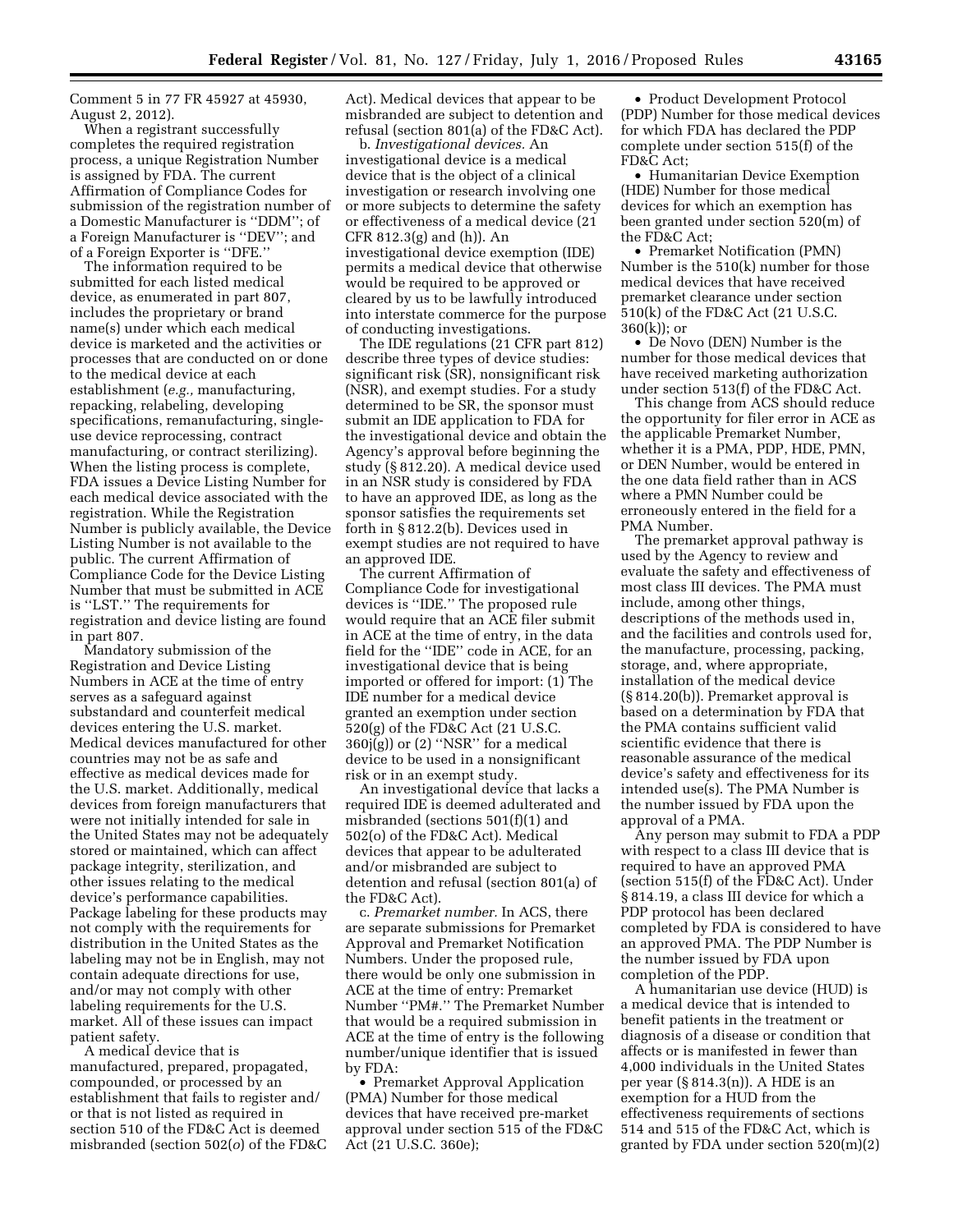of the FD&C Act. The HDE Number is issued by FDA upon approval of the exemption.

A PMN Number is the 510(k) number for those medical devices that have received premarket clearance from FDA based on a demonstration that the medical device to be marketed is substantially equivalent to a legally marketed predicate device that is not subject to premarket approval (section 510(k) of the FD&C Act; part 807).

If manufacturers have received an NSE determination on a 510(k) submission or determine that there is no legally marketed predicate device upon which to base a determination of substantial equivalence for their low to moderate risk medical device, an application for marketing authorization, known as a de novo request, may be submitted to FDA under section 513(f) of the FD&C Act. When FDA grants marketing authorization for a medical device through the de novo pathway, FDA issues a DEN Number for the medical device.

A medical device that is being imported or offered for import but lacks FDA approval or clearance, and is not otherwise exempt from such approval or clearance, is deemed adulterated and misbranded under sections 501(f)(1) and 502(*o*) of the FD&C Act. Medical devices that appear to be adulterated and/or misbranded are subject to detention and refusal (section 801(a) of the FD&C Act).

d. *Component.* The proposed rule would require an ACE filer to identify at the time of entry in ACE that the article being imported or offered for import is a component of a medical device that requires further processing or inclusion into a finished medical device. Component means any raw material, substance, piece, part, software, firmware, labeling, or assembly which is intended to be included as part of the finished, packaged, and labeled medical device (21 CFR 820.3(c)). Finished medical device means any medical device *or accessory* to any medical device that is suitable for use or capable of functioning, whether or not it is packaged, labeled, or sterilized (§ 820.3(*l*)). We need this information to distinguish between a medical device component and a finished medical device that requires the submission of a ''PM#.'' Components of a medical device may be subject to different statutory and regulatory requirements than finished medical devices so distinguishing between a component and a finished medical device (or accessory) is important in our ability to conduct an effective admissibility review. The current Affirmation of

Compliance Code for a component is ''CPT.''

e. *Lead wire/patient cable.* Electrode lead wires and patient cables intended for use with a medical device are required to meet the performance standard in 21 CFR 898.12, unless an exemption or variance is granted by FDA. Electrode lead wires and patient cables that are declared, purported or presented as being in conformity with § 898.12 but that are not, and do not have an exemption or variance, are deemed to be adulterated (section 501(e) of the FD&C Act). A medical device that is being imported or offered for import that appears to be adulterated is subject to detention and refusal (section 801(a) of the FD&C Act). For electrode lead wires and patient cables intended for use with a medical device, the proposed rule would require an ACE filer to submit an Affirmation of Compliance with the applicable Performance Standard for Electrode Lead Wires and Patient Cables (§ 898.12) in ACE at the time of entry. The current Affirmation of Compliance Code for electrode lead wires and patient cables intended for use with a medical device is ''LWC.''

f. *Impact resistant lens.* The frequency of eye injuries resulting from the shattering of ordinary crown glass lenses together with the consensus of the ophthalmic community that the number of eye injuries would be substantially reduced by the use of impact-resistant lenses in eyeglasses and sunglasses led to the issue of 21 CFR 801.410. This regulation states that importers may have the tests required by § 801.410(d) conducted in the country of origin but they must make the results of the testing available, upon request, to FDA, as soon as practicable (§ 801.410(g)). The proposed rule would require submission at the time of entry in ACE of an Affirmation of Compliance with § 801.410. The current Affirmation of Compliance Code is ''IRC.''

g. *Convenience kit.* A convenience kit, assembled in kit form for the convenience of the purchaser or user, must be comprised of legally marketed medical devices. Convenience kits imported or offered for import have been found at times to contain recalled or unapproved medical devices. The proposed rule would require that a medical device that is a convenience kit or part of a convenience kit and is a reimport of a medical device manufactured in the United States or is an import of a medical device manufactured outside the United States be identified as such in ACE at the time of entry using the current Affirmation of Compliance Code ''KIT.''

h. *Investigational new drug application number.* We propose to require that the IND number be submitted in ACE at the time of entry for an article that is subject to an IND and that is a combination product consisting of at least one medical device and one investigational new drug where FDA's CDRH has been designated by FDA pursuant to 21 CFR 3.4 as the center with primary jurisdiction for the premarket review and regulation of the combination product. A combination product is defined in 21 CFR 3.2(e). CDRH may have primary jurisdiction over the following types of combination products with IND numbers: Investigational drug/device or investigational drug/device/biologic.

An investigational new drug is a new drug that is used in a clinical investigation (section 505(i) of the FD&C Act and § 312.3(b)). An investigational new drug for which an IND is in effect is exempt from the premarket approval requirements that are otherwise applicable and may be shipped lawfully for the purpose of conducting clinical investigations of that drug (part 312). Additionally, an investigational new drug for which an IND is not yet in effect may be shipped lawfully to an investigator named in the IND if the sponsor has received earlier FDA authorization to ship the drug (§ 312.40(c)(2)).

Currently the Affirmation of Compliance Code for submission of the IND number for a combination product that is subject to an IND consisting of at least one device and one investigational new drug, over which CDRH has been designated by FDA as the center with primary jurisdiction, is ''IND''.

We invite comments on the advantages, disadvantages, and feasibility of requiring an ACE filer to submit the IND number for these combination products in ACE at the time of entry. In particular, we invite comment on whether the submission by an ACE filer of this information would help us achieve our goals of facilitating admissibility review and focusing our resources on those products that may be associated with a serious public health risk to consumers.

# 6. Radiation-Emitting Electronic Products

FDA regulates radiation-emitting electronic products in order to protect the general public from hazardous and unnecessary exposure to radiation from electronic products. FDA has the statutory authority to regulate these products (Chapter 5, subchapter C of the FD&C Act). Our radiation safety regulations for manufacturers of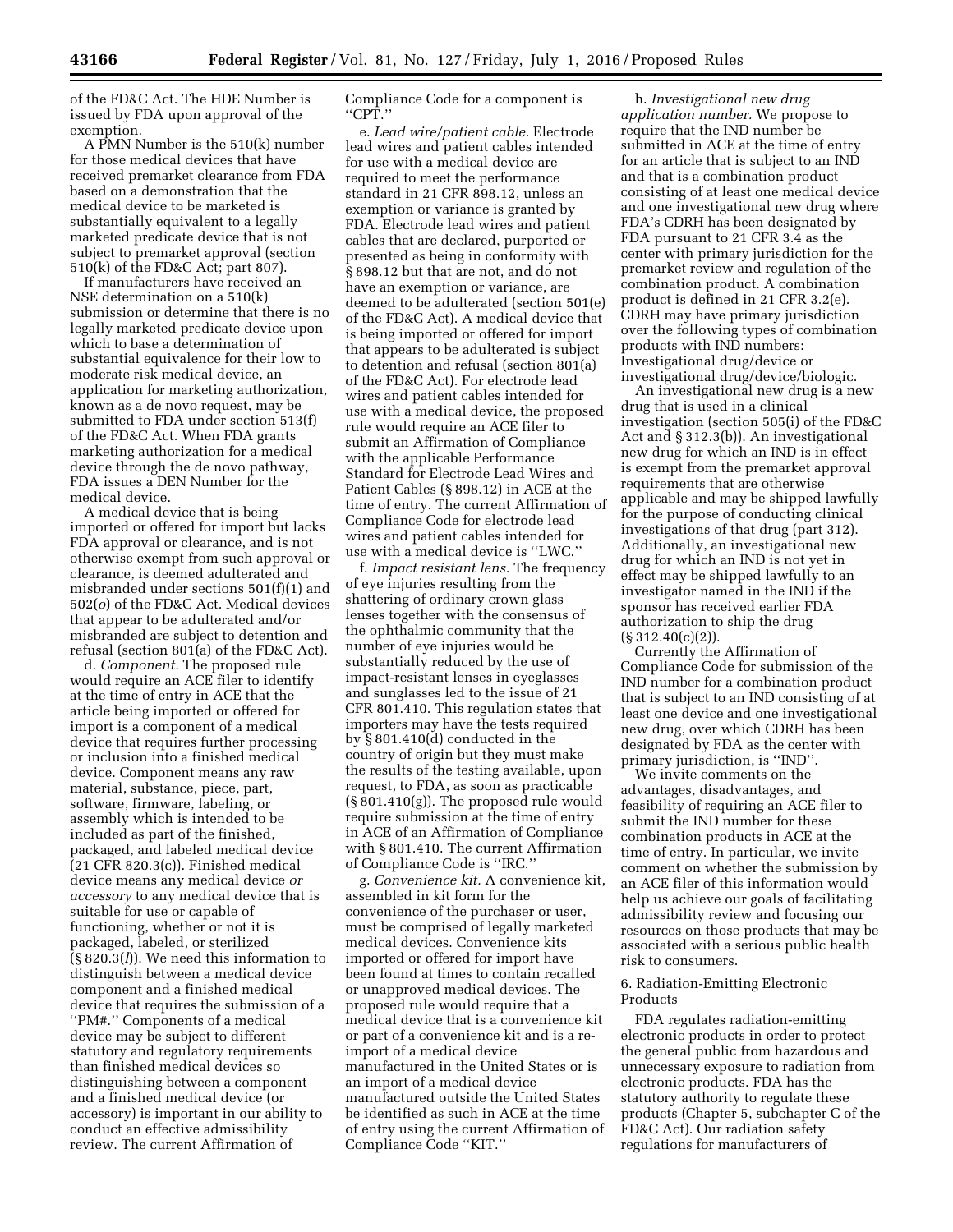radiation-emitting electronic products can be found at 21 CFR parts 1000– 1050.

Importers of radiation-emitting electronic products subject to an FDA performance standard are required to submit a written declaration on ''Declaration of Products Subject to Radiation Control Standards,'' Form FDA 2877 (19 CFR 12.91). Mandatory radiation safety performance standards established by FDA are enumerated in parts 1020 through 1050. The first section of each standard defines and describes the products subject to that standard. Table 1 of part 1002.1 contains a list of products followed by a reference to any applicable standards. A completed Form FDA 2877 is currently required to be submitted with the entry (19 CFR 12.91). In ACE or any other CBP-authorized EDI system, the declarations required in Form FDA 2877 must be submitted electronically at the time of entry for those radiationemitting electronic products subject to the standards under parts 1020 through 1050.

Radiation-emitting electronic products that are being imported or offered for import that do not have the Form FDA 2877 declarations electronically submitted in ACE at the time of entry or that otherwise appear to be noncompliant with the applicable performance standard(s) may be detained and refused (section 536 of the FD&C Act).

# 7. Biological Products, HCT/Ps, and Related Drugs and Medical Devices

FDA's CBER regulates biological products under sections 351 and 361 of the PHS Act and various provisions of the FD&C Act. These products include blood and blood products (including certain kinds of devices), vaccines, allergenics, tissues, and cellular and gene therapies. CBER also regulates a number of drugs approved under section 505 of the FD&C Act, including plasma volume expanders, and drugs used in the collection and processing of blood components and human cellular products. Medical devices involved in the manufacture and administration of licensed blood, blood components, and cellular products and all HIV test kits used both to screen donor blood, blood components, and cellular products and to diagnose, treat, and monitor persons with HIV and AIDs, are also regulated by CBER. Also regulated by CBER are HCT/Ps, including those HCT/Ps that meet the criteria listed in § 1271.10(a) and that are therefore subject to regulation solely under section 361 of the PHS Act and part 1271.

Submission of the following information in ACE or any other CBPauthorized EDI system, at the time of entry would allow FDA to identify, appropriately categorize, and apply the applicable statutory and regulatory requirements to these CBER-regulated products. This information would enable us to more effectively and efficiently conduct admissibility review for these articles. FDA has determined that improving the efficiency of admissibility determinations for HCT/ Ps, thus improving the allocation of Agency resources, is necessary to prevent the introduction, transmission, or spread of communicable diseases from foreign countries.

a. *Product name.* This data element identifies the CBER-regulated article by the name commonly associated with that article such as established name, trade name, brand name, proper name, or product description if the article does not have an established name, trade name, brand name, or proper name. This information is currently collected in ACS but would become a required submission in ACE at the time of entry under the proposed rule.

For certain products, the established name, trade name, brand name, proper name, or product description is necessary to verify compliance with an FDA approval, licensing, or registration and listing requirement. A proper name is the name designated in a biologics license issued by FDA under section 351 of the PHS Act. If no established name, trade name, brand name, or proper name is available, a product description would be required to be submitted in ACE at the time of entry. For HCT/Ps regulated solely under section 361 of the PHS Act and the regulations in part 1271 (*e.g.* tendon, bone, cornea for transplantation) that do not have established names, trade names, brand names, or proper names, a description of the type of HCT/P that complies with § 1271.370 would be required.

b. *HCT/Ps registration number and affirmation of compliance.* Human cells, tissues, or cellular or tissue-based products are articles containing or consisting of human cells or tissues intended for implantation, transplantation, infusion or transfer into a human recipient (§ 1271.3(d)). FDA is authorized to make and enforce such regulations as are necessary to prevent the introduction, transmission, or spread of communicable diseases from foreign countries into the United States (section 361 of the PHS Act). Under that authority, we created a unified registration and listing system for establishments that manufacture HCT/

Ps. We also established donoreligibility, current good tissue practice, and other procedures to prevent the introduction, transmission, and spread of communicable diseases by HCT/Ps.

Certain conditions provided under § 1271.420 apply to the importation of HCT/Ps regulated solely under section 361 of the PHS Act and part 1271. When an HCT/P meeting the criteria under § 1271.10(a) is offered for import, unless otherwise exempt, the importer of record must notify, either before or at the time of importation, the director of the FDA District Office having jurisdiction over the port of entry through which the HCT/P is imported or offered for import, or such officer of the district as the director may designate to act in his or her behalf, and must provide sufficient information for FDA to make an admissibility decision. Additionally, unless otherwise exempt, the HCT/P must be held intact by the importer or consignee, under conditions necessary to prevent transmission of communicable diseases, until we determine admissibility.

Most foreign manufacturers of HCT/Ps are required to register and submit a list of every HCT/P manufactured, except those exempt from registration under § 1271.15. Establishments that manufacture HCT/Ps that are regulated solely under the authority of section 361 of the PHS Act are required to register and list their HCT/Ps with CBER and to comply with the requirements of part 1271, whether or not the HCT/P enters into interstate commerce  $(S 1271.1(b)(1))$ .

When an establishment successfully completes the required registration process, CBER assigns a unique registration number to that firm (see § 1271.27). For HCT/Ps manufactured by establishments required to register under part 1271 and regulated solely under section 361 of the PHS Act and the regulations in part 1271, FDA is proposing to require the submission of that registration number in ACE at the time of entry. The list of registered firms and product listings are publicly available at *[https://](https://www.accessdata.fda.gov/scripts/cber/CFAppsPub/tiss/index.cfm)  [www.accessdata.fda.gov/scripts/cber/](https://www.accessdata.fda.gov/scripts/cber/CFAppsPub/tiss/index.cfm)* 

*[CFAppsPub/tiss/index.cfm.](https://www.accessdata.fda.gov/scripts/cber/CFAppsPub/tiss/index.cfm)* The current Affirmation of Compliance Code for the HCT/P Registration Number is ''HRN''.

For HCT/Ps regulated solely under section 361 of the PHS Act and the regulations in part 1271, FDA has established requirements in part 1271 such as applicable donor screening and testing, processing, and labeling, in order to prevent the introduction, transmission, and spread of communicable diseases by HCT/Ps. The proposed rule would require for HCT/Ps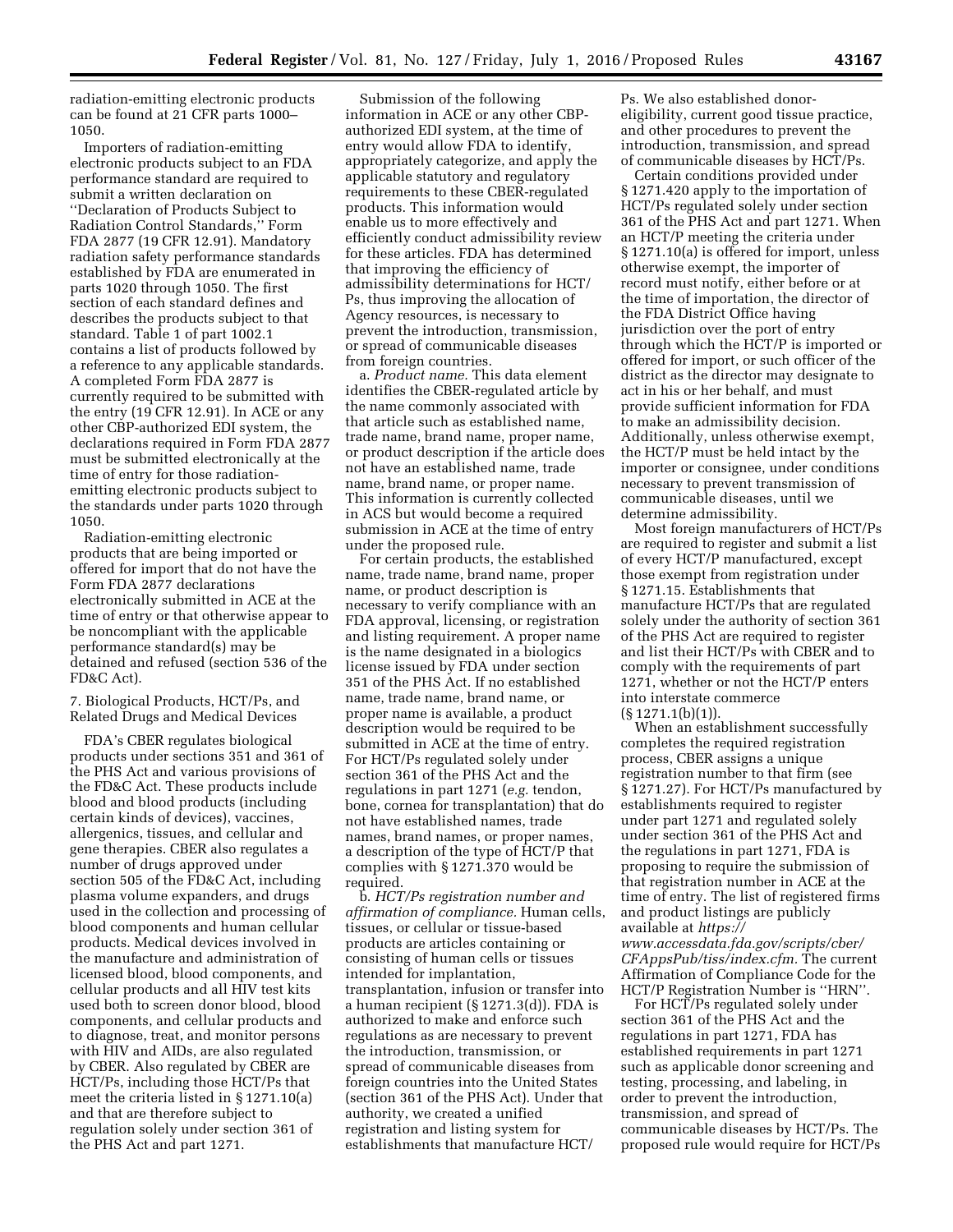regulated solely under section 361 of the PHS Act and the regulations in part 1271 being imported or offered for import that are not otherwise exempt, that an Affirmation of Compliance with all applicable requirements of part 1271 be submitted in ACE at the time of entry. The current Affirmation of

Compliance Code for HCT/Ps to affirm compliance with Part 1271 is ''HCT''. c. *CBER-regulated licensed biological products.* A biological product is defined as a virus, therapeutic serum, toxin, antitoxin, vaccine, blood, blood component or derivative, allergenic product, protein (except any chemically synthesized polypeptide), or analogous product, or arsphenamine or derivative of arsphenamine (or any other trivalent organic arsenic compound), applicable to the prevention, treatment, or cure of a disease or condition of human beings (section 351(i) of the PHS Act). The introduction or delivery for introduction into interstate commerce of any biological product, including certain devices, without a biologics license in effect for that specific product is prohibited (section 351(a)(1) of the PHS Act). The BLA is a request for authorization to introduce, or deliver for introduction, a biological product into interstate commerce. The licensing requirements and applicable standards for biological products are found in 21 CFR parts 600–680. CBER assigns a unique number to the original BLA or supplement and that serves as the Submission Tracking Number (STN).

Upon approval of the first BLA submitted by a manufacturer, CBER issues a Biologics License Number (BLN) to that manufacturer. A manufacturer may have several biological products with approved applications under one biologics license and each of the approved products will have its own STN.

For biological products being imported or offered for import that are subject to an approved BLA, the applicable BLN and/or STN would be a required submission in ACE at the time of entry. Currently the Affirmation of Compliance Code for submission of the BLN or STN in ACE is ''BLN'' or ''STN''. Failure to obtain an approved BLA as required under section 351 of the PHS Act subjects a biological product that is being imported or offered for import to detention and refusal under section 801(a)(3) of the FD&C Act.

d. CBER-regulated human drugs. i. *Drug registration and listing.* The proposed rule would require that the Drug Registration Number be submitted in ACE at the time of entry, as explained earlier in the Human Drugs section, and this number would also be submitted for those articles that are CBER-regulated drugs. Currently the Affirmation of Compliance Code for submission of the Drug Registration Number is ''REG''.

The rule would also require the submission of the Drug Listing Number in ACE at the time of entry, as explained earlier in the Human Drugs section, and this number would also be submitted for those articles that are CBER-regulated drugs. The current Affirmation of Compliance Code for submission of the Drug Listing Number is ''DLS''.

We invite comments on the advantages, disadvantages, and feasibility of requiring an ACE filer to submit the Drug Listing Number for those articles that are CBER-regulated drugs. In particular, we invite comment on whether the submission by an ACE filer of this information will help us achieve our goals of facilitating admissibility review and focusing our resources on those products that may be associated with a serious public health risk to consumers.

ii. *Drug application number.* In addition, the proposed rule would require that the number of the NDA or the number of the ANDA be submitted in ACE at the time of entry for those articles that are CBER-regulated drugs subject to an approved NDA or ANDA. Currently the Affirmation of Compliance Code for submission of the NDA or ANDA number in ACE is ''DA''.

iii. *Investigational new drug application number.* The proposed rule would require the number of the IND also be submitted in ACE at the time of entry for those CBER-regulated articles, including unapproved drugs and unlicensed biological products that are subject to an IND under section 505(i) of the FD&C Act. Currently the Affirmation of Compliance Code for submission of the IND Number is ''IND''.

e. *CBER-regulated medical devices.*  i. *Registration and listing number.* For those CBER-regulated medical devices that must be registered with FDA under part 807, the proposed rule would require that the applicable Registration and Listing numbers of the Domestic Manufacturer, Foreign Manufacturer, and/or Foreign Exporter for each medical device identified in the entry, be submitted in ACE at the time of entry. The current Affirmation of Compliance Codes for submission of the registration number of a Domestic Manufacturer is ''DDM''; of a Foreign Manufacturer is ''DEV''; and of a Foreign Exporter is ''DFE.'' For the Device Listing Number that would be required to be submitted in ACE at the time of entry, the current Affirmation of Compliance Code is ''LST.''

ii. *Premarket number.* For those CBER-regulated medical devices that require premarket approval or notification, the Premarket Number (PM#) would be required to be submitted in ACE at the time of entry. The Premarket Number would be the PMA Number for those medical devices that have received premarket approval under section 515 of the FD&C Act; the PDP Number for those medical devices for which FDA has declared the PDP complete under section 515(f) of the FD&C Act; the HDE Number for those medical devices for which an exemption has been granted for a humanitarian device under section 520(m) of the FD&C Act; the PMN Number for those medical devices that have received premarket clearance under section 510(k) of the FD&C Act; or the DEN Number for those medical devices that have received marketing authorization under section 513(f) of the FD&C Act. As explained earlier, under the proposed rule, there is only one Affirmation of Compliance Code that covers PMA, PDP, HDE, PMN and DEN Numbers: Premarket Number ''PM#''.

iii. *Components.* For those articles that are a component of a CBERregulated medical device and that require further processing or inclusion into a CBER-regulated medical device, an affirmation that the article is such a component (CPT) would be required to be submitted in ACE at the time of entry. The current Affirmation of Compliance Code for a component is ''CPT.''

iv. *Investigational medical devices.*  The current Affirmation of Compliance Code for investigational medical devices is ''IDE.'' If the CBER-regulated device is an investigational device being imported or offered for import for use in an SR study which has been granted an exemption under section 520(g) of the FD&C Act, the number of the IDE would be required to be submitted in the data field for the ''IDE'' Code in ACE at the time of entry. If the investigational device is being imported or offered for import for use in an NSR or exempt study, as explained earlier in the Medical Devices section, ''NSR'' would be submitted in the data field for the ''IDE'' Code in ACE at the time of entry.

## 8. Tobacco Products

On June 22, 2009, the President signed the Family Smoking Prevention and Tobacco Control Act (Tobacco Control Act) (Pub. L. 111–31) into law. The Tobacco Control Act granted FDA important new authority to regulate the manufacture, marketing, and distribution of tobacco products to protect the public health generally and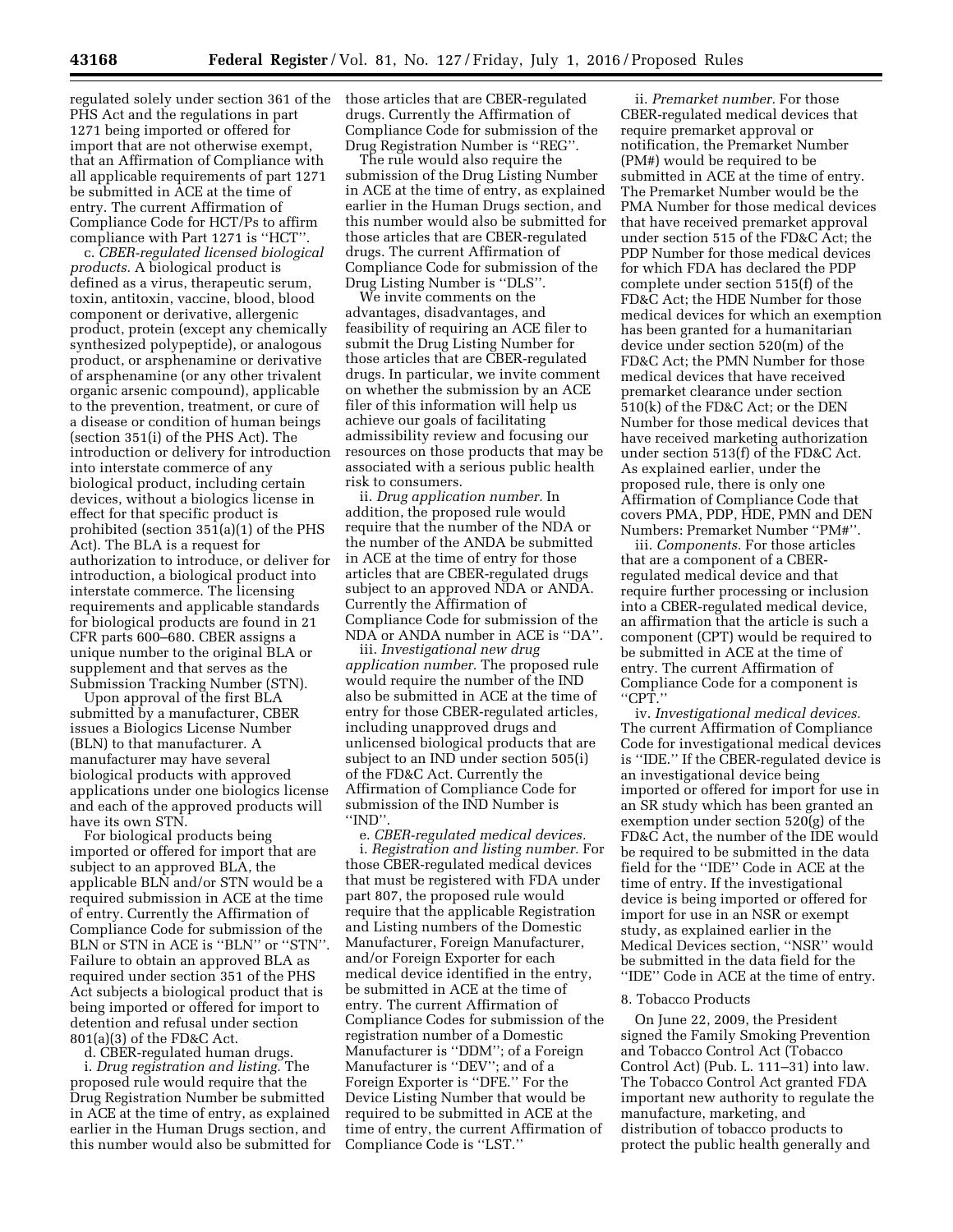to reduce tobacco use by minors. A ''tobacco product'' means any product made or derived from tobacco that is intended for human consumption, including any component, part, or accessory of a tobacco product (except for raw materials other than tobacco used in manufacturing a component, part, or accessory of a tobacco product) but does not include an article that is a drug, a device, or a combination product (section 201(rr) of the FD&C Act). Tobacco products are not limited to products containing tobacco, but also include components, parts, or accessories of tobacco products, whether they are sold for further manufacturing or for consumer use; *e.g.*  cigarette rolling papers and filters are tobacco products, whether they are sold to consumers for use with roll-your-own tobacco or are sold for further manufacturing into a product sold to a consumer, such as a cigarette.

Importers are reminded that tobacco products imported or offered for import into the United States must comply with all the applicable requirements under the FD&C Act as amended by the Tobacco Control Act. For a tobacco product to be legally marketed in the United States, it must be grandfathered or a manufacturer generally must: (1) Have submitted a pre-market tobacco application (PMTA) and received a subsequent marketing authorization order under section 910(c)(1)(A)(i) of the FD&C Act (21 U.S.C. 387j(c)(1)(A)), or (2) have submitted a substantial equivalence (SE) report under section 905(j) of the FD&C Act (21 U.S.C. 387e(j)) and received a subsequent marketing authorization order, or (3) have been granted a request for an exemption from demonstrating substantial equivalence (EXE) under section 905(j)(3) or filed a report under section  $905(j)(1)(A)(ii)$  of the FD&C Act and waited 90 days from submission of that report. CTP issues a Submission Tracking Number for a PMTA, SE., or EXE.

We recommend that ACE filers submit the optional data elements identifying the legal marketing status of the tobacco product, as described previously, in ACE or any other CBP-authorized EDI system, at the time of entry to help us efficiently evaluate the admissibility of a tobacco product being imported or offered for import.

a. *Brand name.* The proposed rule would require that the brand name for a tobacco product be submitted in ACE at the time of entry. This data element identifies a tobacco product by the name commonly associated with it: Brand name. Along with product code, the brand name will help us with screening

and targeting, to help determine which products to review manually. In addition, brand name may help FDA to determine if a tobacco product is adulterated under section 902 of the FD&C Act (21 U.S.C. 387b) or may be misbranded under section 903(a)(1) of the FD&C Act (21 U.S.C. 387c(a)(1)) or in violation of other provisions of the FD&C Act. Tobacco products that appear to be misbranded or adulterated are subject to detention and refusal (section 801 of the FD&C Act).

b. *Name and address of the ACE filer.*  We are proposing to require that the name and address of the ACE filer for import entries that include a tobacco product be submitted in ACE at the time of entry. The name and address of ACE filers of imports that include a tobacco product would help to facilitate distribution by the Agency to ACE filers of materials related to the regulation and importation of tobacco products and otherwise communicate with the ACE filer.

We invite comments on the advantages, disadvantages, and feasibility of requiring an ACE filer to submit this information in ACE at the time of entry. In particular, we invite comment on whether the submission by an ACE filer of the name and address of the ACE filer for import entries that include a tobacco product will help us achieve our goals of facilitating admissibility review and focusing our resources on those products that may be associated with a serious public health risk to consumers and whether this could be sufficiently accomplished through proposed § 1.72(b) or other means.

## 9. Cosmetics

The FD&C Act defines ''cosmetic'' as articles intended to be rubbed, poured, sprinkled, sprayed on, introduced into, or otherwise applied to the human body for cleansing, beautifying, promoting attractiveness or altering the appearance and articles intended for use as a component of such articles (section 201(i) of the FD&C Act). The definition of ''cosmetic,'' however, does not include soap (see definition in 21 CFR 701.20).

FDA regulates cosmetic products. Although we do not have the legal authority to approve cosmetic products before they enter the market, we do approve color additives used in cosmetic products (except for coal tar hair dyes). However, under section 301(a) of the FD&C Act (21 U.S.C. 331(a)), cosmetic articles that are imported or offered for import cannot be lawfully marketed in interstate commerce if they are deemed to be

adulterated or misbranded, under sections 601 and 602 of the FD&C Act (21 U.S.C. 361 and 362).

The proposed rule would require the submission at the time of entry in ACE or any other CBP-authorized EDI system of only the general data elements under proposed § 1.72 for cosmetic articles being imported or offered for import into the United States.

#### *D. Technical Amendments*

## 1. Revisions to §§ 1.83 and 1005.2

We are proposing to revise §§ 1.83 and 1005.2 to update the legal references in those sections and to clarify the definition of ''owner or consignee.'' When section 801 of the FD&C Act was enacted, the term used to describe the person responsible for making entry of an imported product was ''owner or consignee.'' This term was the same term found in the relevant Customs statutes for the person required to make entry of imported merchandise. At the time section 801 of the FD&C Act was enacted, 19 U.S.C. 1483, 1484, and 1485, provided that the ''consignee'' was deemed to be the ''owner'' of imported merchandise and was required to make entry with Customs (now CBP). When FDA first issued §§ 1.83 and 1005.2 we defined ''owner or consignee'' as the term is used in section 801(a), (b), and, (c) of the FD&C Act to be interchangeable with the terms in the relevant provisions of the Tariff Act of 1930. Therefore, we defined ''owner or consignee'' ''for purposes of section 801(a), (b), and (c) of the FD&C Act as . . . the person who has the rights of a consignee under the provisions of section 1483, 1484, and 1495 of the Tariff Act of 1930, as amended (19 U.S.C. 1483, 1484, 1495).''

In 1983, the relevant provisions of the Tariff Act of 1930 were amended to change the designation of the person with the right to make entry. Section 1483 was repealed and the text of sections 1484 and 1485 was revised to provide that the person authorized to make entry is the ''importer of record'' who can be the owner, the purchaser, or a customs broker who is appropriately designated as such by the owner, purchaser, or consignee. FDA is now updating its regulations to bring the definition back in line with the customs terminology and to make clear that ''owner or consignee'' continues to mean the person authorized to make entry, now designated under customs law as the ''importer of record.'' As a result, we are updating §§ 1.83 and 1005.2 to remove the reference to section 1483, which was repealed, and to reflect the amended language in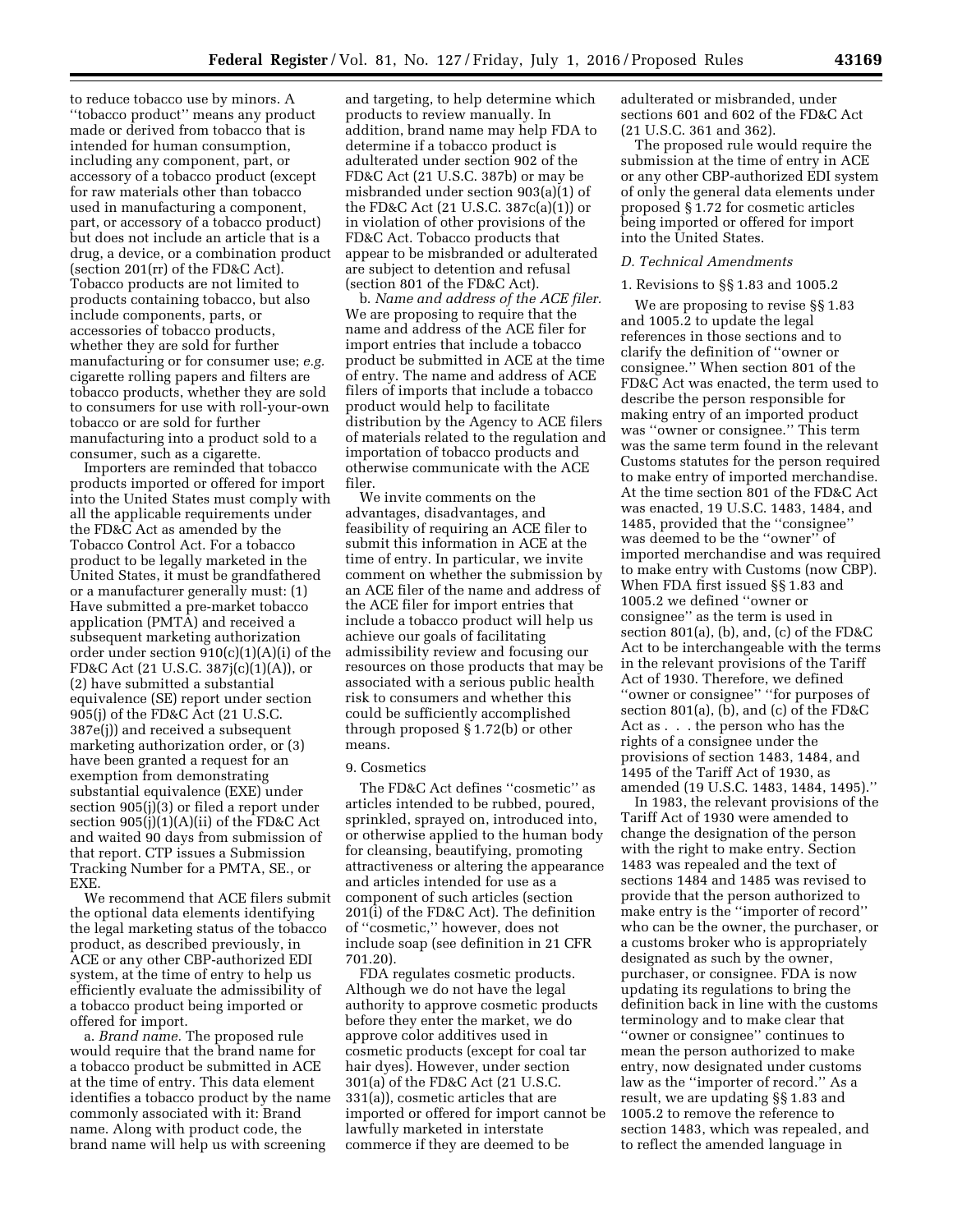sections 1484 and 1485. This proposed rule will clarify that, for purposes of section 801(a), (b), and (c) of the FD&C Act, the term ''owner or consignee'' means the person eligible to make entry under sections 19 U.S.C. 1484 and 1485, namely, the ''importer of record.''

# 2. Revisions to § 1.90

We are proposing revisions to § 1.90 to better reflect current practice of FDA and CBP regarding the issuance of notice of sampling to persons importing merchandise that FDA desires to sample. The current language of § 1.90 provides that FDA is to request that the collector of customs provide the notice of sampling. The proposed rule revises § 1.90 to allow FDA to provide this notice directly, which will normally happen through a secure electronic system. The proposed rule also updates ''collector of customs'' to ''Customs and Border Protection'' which is the Federal agency within the Department of Homeland Security that is primarily responsible for maintaining the integrity of the borders and ports of entry in the United States.

## 3. Revisions to § 1.94

We are proposing to revise § 1.94 to clarify that electronic notification can be provided to importers of merchandise when FDA has determined that an article being imported or offered for import may be subject to refusal of admission and/or administrative destruction. Section 1.94 states that FDA shall provide written notice in these circumstances that we currently implement by providing written notice by mail. FDA is proposing to revise this section to clarify that FDA can provide either written or electronic notification. In the case of electronic notification, the notice will usually be provided through a secure electronic system.

# 4. Revisions to § 1271.420

FDA has determined that improving the efficiency of admissibility determinations for HCT/Ps, thus improving the allocation of Agency resources, is necessary to prevent the introduction, transmission, or spread of communicable diseases from foreign countries. We are, therefore, proposing to revise § 1271.420 to make clear that, unless otherwise exempt, importers of record importing or offering for import HCT/Ps meeting the criteria in § 1271.10(a) would be required to submit at the time of entry the applicable information under the proposed rule in ACE or any other CBPauthorized EDI system. Currently, unless they fall within an exception, importers of record for these products

are required to provide sufficient information for FDA to make an admissibility decision on these products (§ 1271.420(a)).

## **VI. Proposed Effective Date**

FDA proposes that the effective date of the final rule will be 30 days after its publication in the **Federal Register**.

## **VII. Economic Analysis of Impacts**

# *A. Introduction*

FDA has examined the impacts of the proposed rule under Executive Order 12866, Executive Order 13563, the Regulatory Flexibility Act (5 U.S.C. 601–612), and the Unfunded Mandates Reform Act of 1995 (Pub. L. 104–4). Executive Orders 12866 and 13563 direct Agencies to assess all costs and benefits (both quantitative and qualitative) of available regulatory alternatives and, when regulation is necessary, to select regulatory approaches that maximize net benefits (including potential economic, environmental, public health and safety, and other advantages; distributive impacts; and equity). We have developed a comprehensive Economic Analysis of Impacts that assesses the impacts of the proposed rule. We believe that this proposed rule may be a significant regulatory action as defined by Executive Order 12866.

The Regulatory Flexibility Act requires Agencies to analyze regulatory options that would minimize any significant impact of a rule on small entities. The Agency tentatively concludes that this rule would not have a significant economic impact on a substantial number of small entities covered by this proposed rule, but the impacts are uncertain so we are explicitly seeking comment on the impacts.

The Unfunded Mandates Reform Act of 1995 (section 202(a)) requires us to prepare a written statement, which includes an assessment of anticipated costs and benefits, before proposing ''any rule that includes any Federal mandate that may result in the expenditure by State, local, and tribal governments, in the aggregate, or by the private sector, of \$100,000,000 or more (adjusted annually for inflation) in any one year.'' The current threshold after adjustment for inflation is \$146 million, using the most current (2015) Implicit Price Deflator for the Gross Domestic Product. FDA does not expect this proposed rule to result in any 1-year expenditure that would meet or exceed this amount.

## *B. Summary of Benefits and Costs of the Proposed Rule*

FDA is proposing a rule that would require certain data elements material to imports admissibility determination into the United States be submitted to the FDA via ACE as part of an import entry. The proposed regulation would help streamline FDA's existing admissibility procedures for FDAregulated commodities imported or offered for import into the United States. For import entries submitted electronically, FDA would require that certain key data be submitted as a part of the import entry filing in the new ACE system. This rule proposes to make the submission of these data elements mandatory in ACE for each import entry line for the FDA-regulated commodities specified in the proposed rule for which entry requests are submitted electronically. The proposed regulation also provides further clarifications to the import process by revising sections of 21 CFR Chapter I relating to the definition of owner or consignee; the notice of sampling; and notices of FDA actions related to FDA-regulated products being imported or offered for import into the United States, such as notices of hearing on refusal of admission or destruction, to allow for electronic notification by FDA. The rule also clarifies that importers of record of human cells, tissues and cellular and tissue-based products (HCT/Ps) that are regulated solely under section 361 of the Public Health Service Act and part 1271, unless exempted, would be required to submit the applicable data elements included in the proposed rule in ACE at the time of entry.

The estimated costs of this proposed rule—and the cost savings—stem from the mandatory information that would be submitted and collected under the ACE system. In the baseline scenario for our estimates of these costs, we treated ACS as the shell for the submission of the information but assumed that without the proposed FDA regulation, the information would be collected in ACE only if voluntarily provided by ACE filers like under the current ACS system (scenario 1, table 1). An alternative baseline is CBP implementation of ACE with the data elements for the entry of FDA-regulated products (scenario 2, table 1). Under this scenario, the benefits, costs, and cost savings estimated for the proposed rule would be the same but would be attributed to ACE's full implementation. The incremental costs and cost savings of this proposed rule, should it become final, would be zero under this baseline (scenario 2, table 1). This scenario now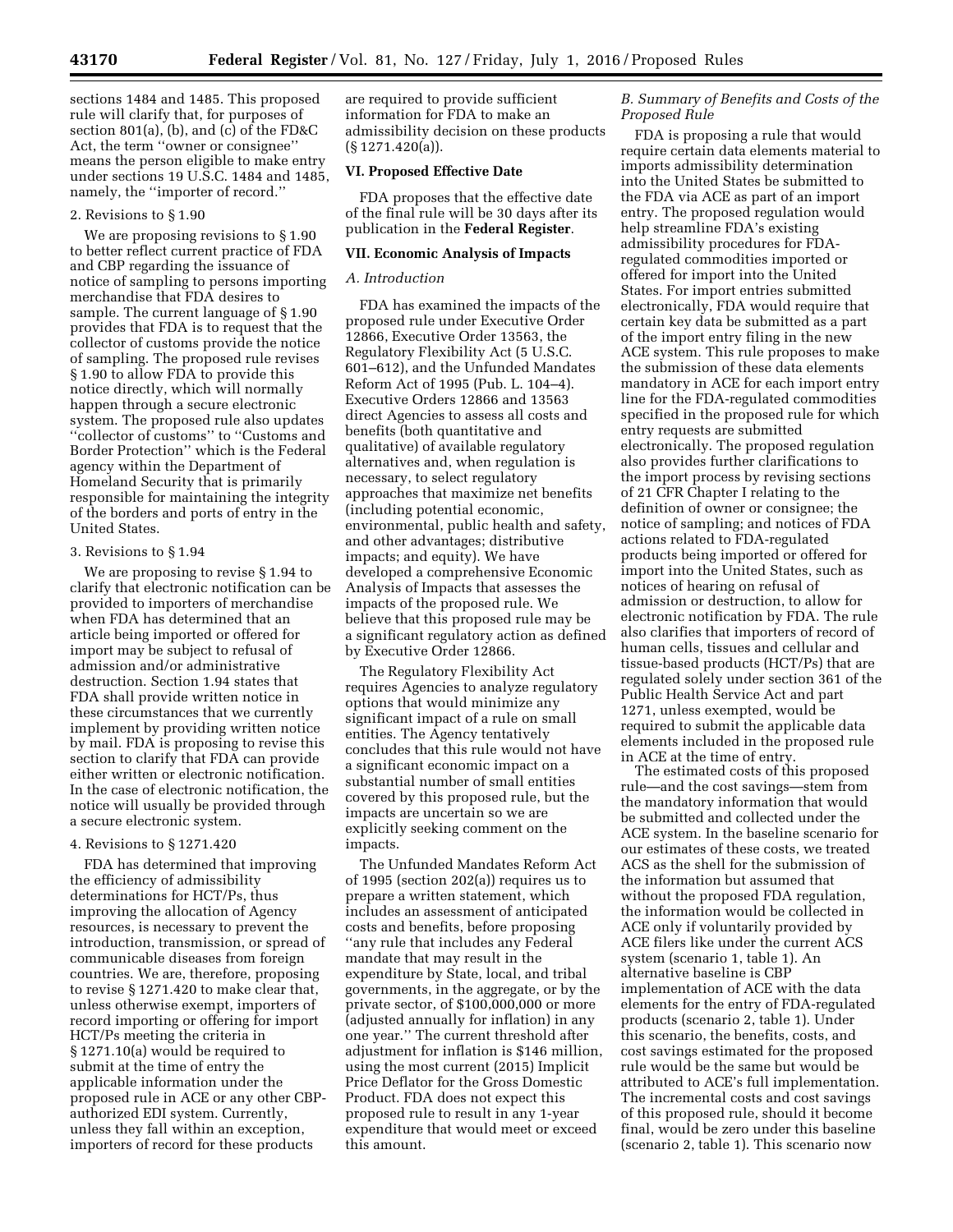appears likely, with the transition to ACE well-underway and the ACE system scheduled to become the only CBP-authorized EDI system for the electronic filing of entries containing an FDA-regulated product this year.

Table 1 shows the total costs, cost savings, and other benefits of this proposed rule; the costs and cost savings are reported on an annualized basis using a 3 and a 7 percent discount rate over a 20-year time horizon. Table 1 shows that under scenario 2, the incremental effects of the proposed rule would be zero (\$0); the benefits, costs, and cost savings would still be incurred but would be attributed to the implementation of ACE by CBP. Under the alternative scenario 1 the costs, cost savings, and the benefits would be incurred and attributed to this rulemaking by FDA. Annualized over a 20-year horizon, the costs of complying with this regulation (scenario 1) are

between \$53 million and \$193 million per year with a 3 percent discount rate; these costs are between \$51 million and \$186 million per year with a 7 percent discount rate (table 1).

The total annualized cost savings to the entire industry cannot be fully quantified because of the lack of certain data currently available to the Agency. Partially quantifiable cost savings for scenario 1are estimated to range from \$3 million to \$89 million with a 3 percent discount rate; these partially quantifiable benefits are estimated to range from \$3 million to \$88 million with a 7 percent discount rate (table 1). Some of these cost savings to both the trade community and FDA that we are able to only partially quantify would arise from the reduced time of import entry request processing and potentially fewer and shorter product holds as a result of increased efficiency of FDA's imports admissibility process. Benefits,

in terms of cost savings, to both FDA and the industry that we are able to quantify would arise from FDA simplifying the notification process on certain FDA actions taken by the Agency under section 801 of the FD&C Act by allowing electronic notification of the owner or consignee.

Other potential benefits that we are unable to quantify at this time would result from compliant FDA-regulated imports reaching U.S. consumers faster and a reduction in the number of noncompliant imports reaching U.S. consumers, thereby making the overall supply of FDA-regulated products on the U.S. market safer. Other potential benefits in the form of cost savings that we are similarly unable to quantify would also arise because by revising certain sections of 21 CFR Chapter I, the Agency would provide more clarity to the industry about the overall process of importing FDA-regulated products.

TABLE 1—TOTAL ANNUALIZED COSTS AND BENEFITS OF THE PROPOSED RULE 1

| Discount rate                                                                         | Total annualized costs                  | <b>Total benefits</b>                   |                                                                                                                                                                                                                                                                                                                                                                                                                                                                                                  |  |  |  |  |
|---------------------------------------------------------------------------------------|-----------------------------------------|-----------------------------------------|--------------------------------------------------------------------------------------------------------------------------------------------------------------------------------------------------------------------------------------------------------------------------------------------------------------------------------------------------------------------------------------------------------------------------------------------------------------------------------------------------|--|--|--|--|
|                                                                                       |                                         | Cost savings                            | Other benefits<br>(not quantified)                                                                                                                                                                                                                                                                                                                                                                                                                                                               |  |  |  |  |
| SCENARIO 1.—The benefits, the costs and cost savings are attributed to FDA regulation |                                         |                                         |                                                                                                                                                                                                                                                                                                                                                                                                                                                                                                  |  |  |  |  |
| 3 percent                                                                             | Range \$53 million to \$193<br>million. | Range \$3 to \$89 million               | More efficient use of FDA's internal resources; poten-<br>tially fewer import recalls; reduced misbranding; reduc-<br>tion of counterfeit imports on the U.S. market; in-<br>creased efficiency of the overall import process due to<br>fewer errors because of a better defined the owner or<br>consignee term and the clarifications related to notice<br>of sampling, allowing for electronic notice of hearing<br>on refusal of admission and notice of potential de-<br>struction of drugs. |  |  |  |  |
| 7 percent                                                                             | Range \$51 million to \$186<br>million. | Range \$3 million to \$88 mil-<br>lion. | More efficient use of FDA's internal resources; poten-<br>tially fewer import recalls; reduced misbranding; reduc-<br>tion of counterfeit imports on the U.S. market; in-<br>creased efficiency of the overall import process due to<br>fewer errors because of a better defined the owner or<br>consignee term and the clarifications related to notice<br>of sampling, allowing for electronic notice of hearing<br>on refusal of admission and notice of potential de-<br>struction of drugs. |  |  |  |  |

**SCENARIO 2.—The benefits, costs, and cost savings estimated under SCENARIO 1 would still be incurred, but would be attributed to the implementation of ACE** 

| w<br>w<br>ັບ<br>$\mathbf{r}$ |
|------------------------------|
|------------------------------|

<sup>1</sup> We generated lower and upper bounds using Monte Carlo simulations.

The Economic Analysis of Impacts of the proposed rule performed in accordance with Executive Order 12866, Executive Order 13563, the Regulatory Flexibility Act, and the Unfunded Mandates Reform Act of 1995 is available to the public in the docket for this proposed rule at *[http://](http://www.regulations.gov) [www.regulations.gov](http://www.regulations.gov)* (Docket No. FDA– 2016–N–1487) and is also available on

FDA's Web site at *[http://www.fda.gov/](http://www.fda.gov/AboutFDA/ReportsManualsForms/Reports/EconomicAnalyses/default.htm) [AboutFDA/ReportsManualsForms/](http://www.fda.gov/AboutFDA/ReportsManualsForms/Reports/EconomicAnalyses/default.htm) [Reports/EconomicAnalyses/default.htm](http://www.fda.gov/AboutFDA/ReportsManualsForms/Reports/EconomicAnalyses/default.htm)*  (Ref. 4). We invite comments on this analysis.

## **VIII. Analysis of Environmental Impact**

We have determined under 21 CFR 25.30(h) that this action is of a type that does not individually or cumulatively have a significant impact on the human

environment. Therefore, neither an environmental assessment nor an environmental impact statement is required.

## **IX. Paperwork Reduction Act of 1995**

This proposed rule contains information collection provisions that are subject to review by the OMB under the Paperwork Reduction Act of 1995 (PRA) (44 U.S.C. 3501–3520). A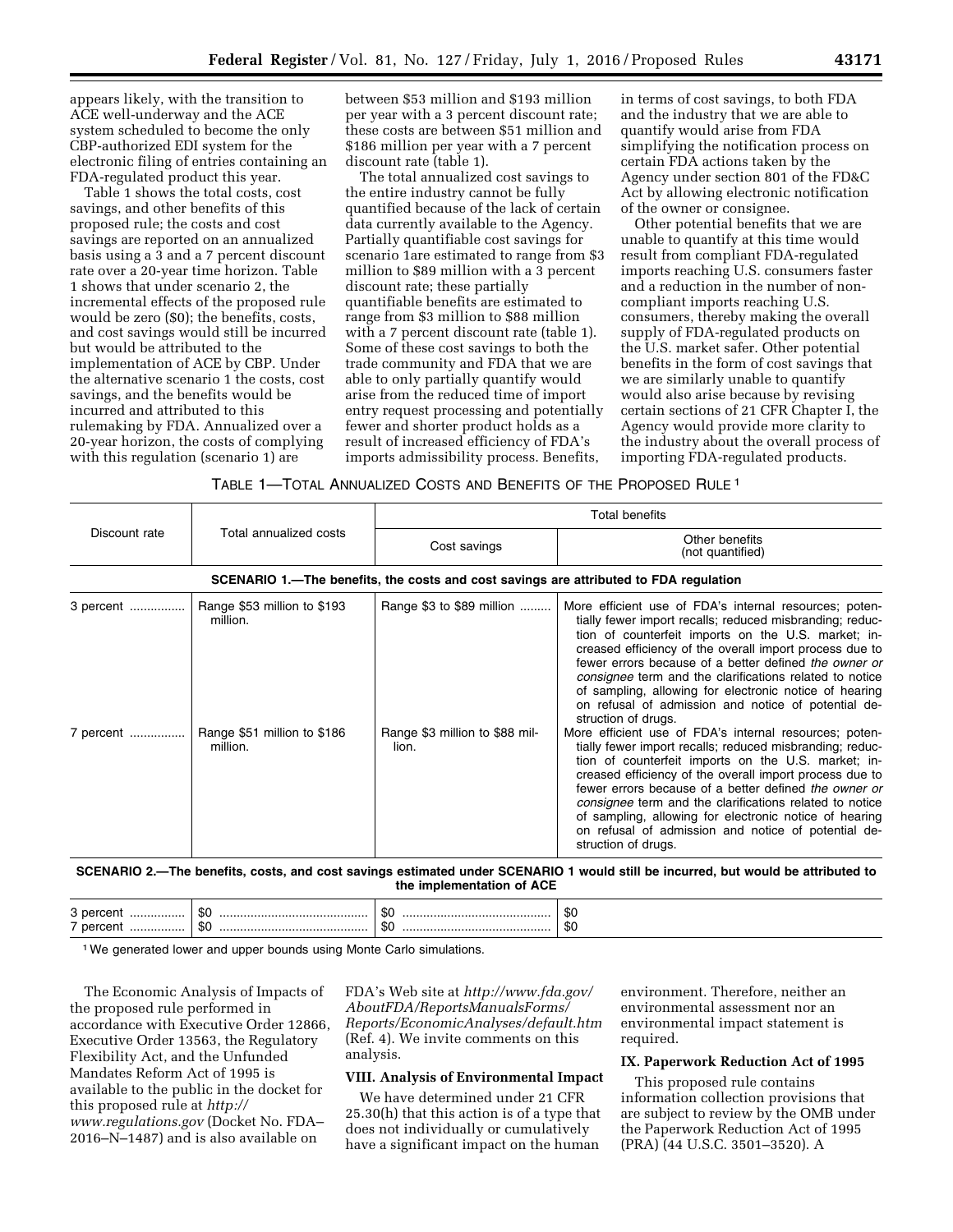description of these provisions is given in the *Description* portion of this section with an estimate of the annual reporting burden. Included in the estimate is the time for reviewing instructions, searching existing data sources, gathering and maintaining the data needed, and completing and reviewing each collection of information.

FDA invites comments on these topics: (1) Whether the proposed collection of information is necessary for the proper performance of FDA's functions, including whether the information will have practical utility; (2) the accuracy of FDA's estimate of the burden of the proposed collection of information, including the validity of the methodology and assumptions used; (3) ways to enhance the quality, utility, and clarity of the information to be collected; and (4) ways to minimize the burden of the collection of information on respondents, including through the use of automated collection techniques, when appropriate, and other forms of information technology.

*Title:* Importer's Entry Notice (OMB Control Number 0910–0046).

*Description of Respondents:* The respondents to this collection of information are domestic and foreign ''importers of record'' of FDA-regulated articles being offered for import into the United States. An ''importer of record'' may be the owner or purchaser of the article being imported, or a customs broker licensed by CBP under 19 U.S.C. 1641 who has been designated by the owner, purchaser, or consignee to file the import entry. There is only one importer of record per entry.

Using the estimates in the Preliminary Regulatory Impact Analysis (PRIA) for the proposed rule (Ref. 4), we have estimated there are about 59,292 owners or purchasers who seek to import FDAregulated articles into the United States on an annual basis, and we have estimated that 97.7 percent of these owners or purchasers will use customs brokers to file their import entries in ACE, and the other 2.3 percent will file their import entries themselves. We estimate that there are a total of 4,010 filers, which includes the 1,364 owners or purchasers of the article who will file their own import entry in ACE (= 59,292 owners or purchasers of the article offered for import  $\times$  (100–97.7) percent).

*Description:* FDA is proposing to revise the information collection request (ICR) currently approved under OMB Control Number 0910–0046 to account for the provisions of the proposed rule that provide for collection of information from importers via ACE. This ICR (titled ''Importer's Entry Notice'') was most recently approved by

OMB on June 30, 2014, and received an expiration date of June 30, 2017. The currently approved collection of information allows the collection of several FDA data elements in ACS specific to FDA-regulated products in order for FDA to make import admissibility decisions. The ICR currently covers the following data elements for all FDA-regulated products: (1) FDA Product Code; (2) FDA country of production; (3) FDA manufacturer and shipper; and (4) ultimate consignee, as well as various affirmations of compliance specific to certain types of FDA-regulated products which an importer may submit to FDA to help facilitate FDA's review process. In making admissibility decisions FDA also uses additional entry information that CBP regulations require importers to submit (such as the entry number, importer of record, country of origin, etc.), but that information is collected under CBP statutes and regulations and ICRs managed by CBP (*e.g.,* 19 U.S.C. 1484 and 1448(b), 19 CFR 142.3, 142.16, 142.22, and 142.24, and the associated ICR approved by OMB under OMB Control Number 1651–0024). The annual recordkeeping requirements for this collection are covered by the ''Customs Modernization Act Recordkeeping Requirements'' information collection approved by OMB under OMB Control Number 1651–0076.

The proposed rule and information collection would streamline FDA's admissibility review of FDA-regulated products, promote more effective utilization of industry and FDA resources, including electronic screening technology, and support FDA's ability to continue to meet its statutory responsibilities under the FD&C Act and the PHS Act. The information collection aspects of the proposed rule would specify the FDAspecific data elements that would be required as part of an import entry submitted in ACE for the FDA-regulated products covered by the proposed rule being imported or offered for import into the United States. Most data elements that would be collected in ACE under the proposed rule, with certain exceptions as explained below, are currently collected in ACS and approved for collection by OMB under OMB Control Number 0910–0046. Furthermore, under the proposed rule two of the data elements currently collected in ACS—FDA manufacturer and shipper and the ultimate consignee—would no longer be collected in ACE or any other CBPauthorized EDI system.

The authority to issue this proposed regulation and to conduct the associated information collection is found in sections 801, 701 and 536 of the FD&C Act, sections 351, 361, and 368 of the PHS Act, and section 713 of FDASIA (which added section 801(r) to the FD&C Act).

The information collection provisions of the proposed rule are in proposed §§ 1.72, 1.73, 1.74, 1.75, 1.76, 1.77, 1.78, 1.79, and 1.80. Proposed § 1.72 would require certain product identifying data elements and entity identifying data elements to be submitted in ACE at the time of entry for food as applicable, drugs, biological products, HCT/Ps, medical devices, radiation-emitting electronic products, cosmetics, and tobacco products. Proposed §§ 1.73 through 1.80 would require certain data elements to be submitted in ACE depending on the type of FDA-regulated article being imported or offered for import into the United States. Proposed §§ 1.73, 1.74, 1.75, 1.76, 1.77, 1.78, 1.79, and 1.80 apply, respectively, to certain food products; human drugs; animal drugs; medical devices; radiationemitting electronic products; biological products, HCT/Ps, and related drugs and medical devices regulated by CBER; tobacco products; and cosmetics.

All but four of the data elements that proposed subpart D would require filers to submit in ACE are currently collected in ACS and already approved for collection under OMB Control Number 0910–0046. Two of these four new data elements would be required by proposed § 1.72, which applies to certain foods as applicable, and drugs, biological products, HCT/Ps, medical devices, radiation-emitting electronic products, cosmetics, and tobacco products, and are the name, telephone number and email address for one of the persons related to the importation of the product, which may include the manufacturer, shipper, importer of record, or Deliver to Party, and a telephone number and email address for the importer of record, which we need to facilitate electronic notice under § 1.94 for certain FDA actions. The other two new data elements would be required by proposed § 1.79, which applies only to tobacco products, and are the name and address of the ACE filer and brand name of the tobacco product.

FDA concludes that the proposed data element of a telephone number and email address for the importer of record (which would be required by proposed § 1.72(b)(ii)) is not subject to the requirements of the PRA because the data element falls under an exception to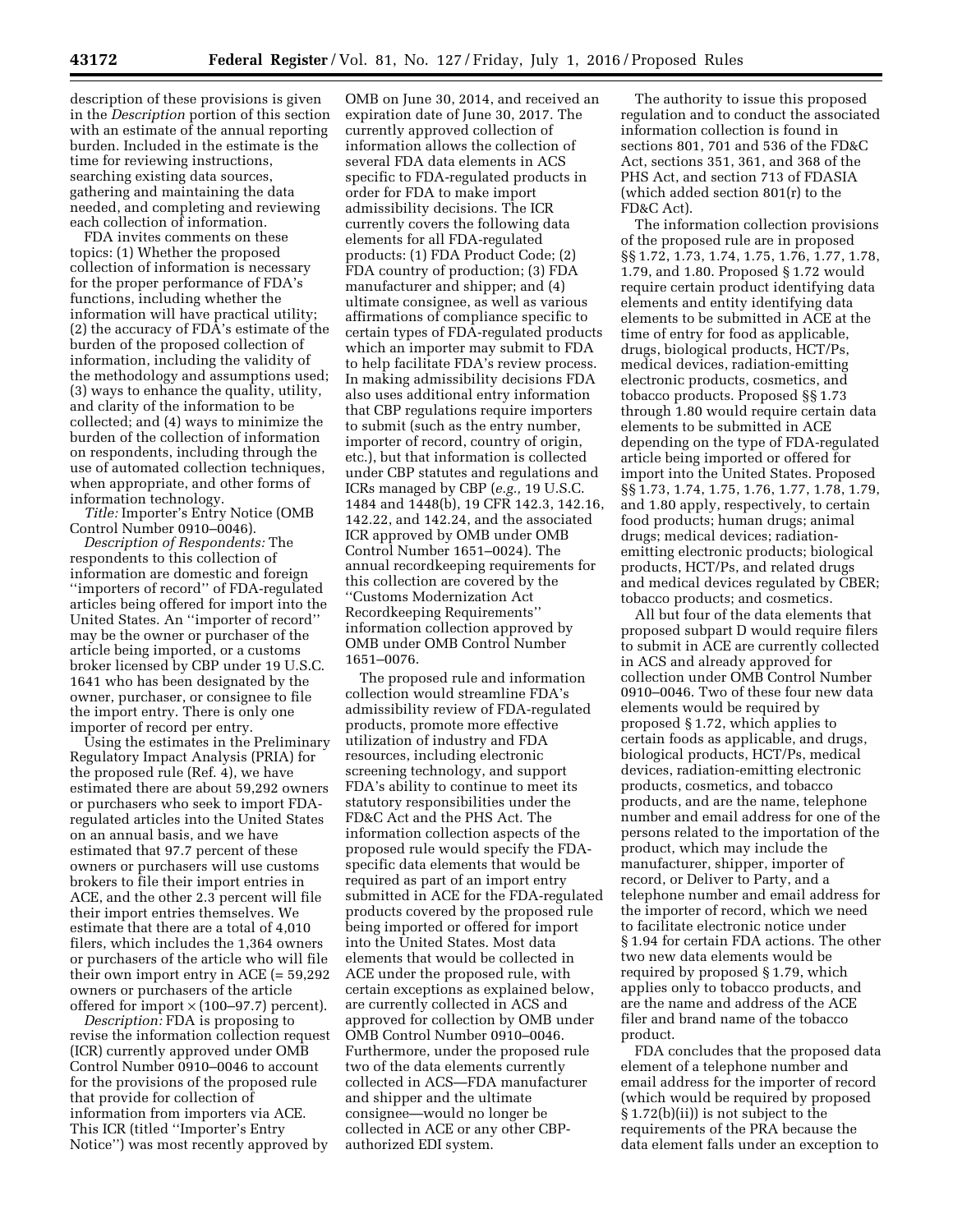the term ''information'' under 5 CFR 1320.3(h)(1).

Under the currently approved ICR, the average time that it takes a filer to obtain and submit the four data elements and relevant affirmations of compliance information currently collected in ACS for all lines in an import entry is estimated at 8.4 minutes (0.14 hours). We did not receive any comments on the estimated burden enumerated in the ICR or its estimate of an average of 8.4 minutes per entry. This estimate of 8.4 minutes includes the time for reviewing instructions, searching existing data sources, gathering and maintaining the data needed, and completing, reviewing, and filing each entry. The estimate of 8.4 minutes is an *average* time across all import entries for FDA-regulated products and it accounts for the various realities of the entry filing process, such as the fact that the vast majority of lines (approximately 97 percent) are not unique lines, even unique lines in a single entry may contain redundant information, filers use sophisticated software that facilitates the entry filing process, and the time required per line may vary depending on the commodity and the specific characteristics of the product, manufacturer, etc.

Because two of the data elements that are currently collected in ACS—FDA manufacturer and shipper and the ultimate consignee—will not be collected in ACE or any other CBPauthorized EDI system under the proposed rule, we are reducing this estimate of 8.4 minutes to an estimate of 7.4 minutes.

In 2014, when OMB most recently approved this ICR, there was an average of 4.166 lines per entry for FDAregulated products. We are converting the average of 7.4 minutes per entry into the average time per line. Therefore, the estimated time per import line that it takes a filer to submit the data elements that are currently approved under OMB Control Number 0910–0046 and would be submitted in ACE pursuant to the proposed rule, is approximately 1.776 minutes or 0.0296 hours (= 7.4 minutes / 4.166 lines).

The current estimated burden for this information collection approved under OMB Control Number 0910–0046, updated to account for the total number of FDA-regulated product lines submitted in ACS in 2015 (approximately 34 million lines) and annualized to account for estimated 3.3 percent increases in year two and three (for an annualized average of 35,133,681 lines in years one, two, and three), but not accounting for the estimated additional burden of the proposed rule for those lines that would be affected by

the proposed rule, is approximately 1,039,957 hours (= 35,133,681 lines  $\times$ 0.0296 hours).

Using the estimates in the PRIA for the proposed rule, we have estimated that 33,988,154 import lines will be impacted by the proposed rule in the first year. We have also estimated that 975,460 import lines in the first year represent unique product-manufacturer combinations (2.87 percent of the 33,988,154 import lines). We have estimated that the number of impacted import lines will grow at an average rate of about 3.3 percent per year.

Other key assumptions in Option 1 of the PRIA for the proposed rule that affect our estimate of the additional annual reporting burden are:

• Respondents would have to become aware of the rule requirements, which include activities related to reading the rule, understanding the reporting requirements, consulting with specialists if necessary, determining how to best meet these requirements and communicating these requirements to workers; and this is a one-time event that would require an average of 30 minutes.

• Respondents would require an administrative worker to locate, gather, and prepare the additional information required by this rule for each unique product-manufacturer import line; and this would require about 4 minutes (0.0667 hours) per line on average. Because FDA has concluded that the proposed data element of a telephone number and email address for the importer of record (which would be required by proposed § 1.72(b)(ii)) is not subject to the requirements of the PRA, we have reduced this estimated time to 3.8 minutes for PRA purposes (approximately 0.0633 hours).

• Respondents would require an administrative worker to complete entry request for each import line and quality check using software that is connected to ACE, and that this would require about 2 minutes (0.033 hours) per line on average. Because FDA has concluded that the proposed data element of a telephone number and email address for the importer of record (which would be required by proposed § 1.72(b)(ii)) is not subject to the requirements of the PRA, we have reduced this estimated time to 1.8 minutes (0.03 hours) for PRA purposes.

• It would take respondents about 12.5 percent more time in the first year for an administrative worker to complete an entry request for each import line and quality check using software that is connected to ACE because they would have to adjust to the new system and data elements.

We have found based on our experience that filers no longer need to take a long time to familiarize themselves with changes in laws and rules relating to imports to determine how those changes would apply to an article being imported or offered for import, because much of these updates are now software-driven. For example, importers often rely on the electronic messages CBP sends to them notifying them of changes to data requirements. Furthermore, the proposed rule is fairly short, not complex, and does not require an inordinate number of data elements to be submitted in ACE for an FDAregulated product.

Additionally, most of the general data elements that would be required by proposed § 1.72 of the proposed rule are currently collected in ACS, so filers should be very familiar with them. Almost all the data elements that would be required by the proposed rule in proposed §§ 1.73 through 1.80 have also been available for submission in ACS as Affirmations of Compliance and have been described in various FDA memoranda to the U.S. import trade community, so most filers should be generally familiar with them as well.

Entry filing processes have evolved technologically over time. The vast majority of filers currently rely on sophisticated software, which interacts with ACS and can be programmed to interact with ACE, to perform many of the tasks and functions that were previously performed manually, such as flagging mandatory data fields, providing quality checks, and record keeping. This increased reliance on sophisticated software has substantially reduced the entry filing burden. Importers also rely on the ACE system to flag mandatory data submissions and show an error message when an entry is rejected because a required data field is empty or is not completed in the required manner.

Our estimate of the increase in the reporting burden from the proposed rule primarily accounts for the proposed rule requiring submission of some data elements in ACE that are currently routinely collected submissions in ACS. We expect that some filers who were not submitting these data elements in ACS would have to change their submissions to comply with the proposed rule, if finalized. The annual reporting burden is higher in the first year than in years after because we expect most filers to adapt to submitting the required data they had not been submitting in ACS and to electronically store such data for future repeat lines.

Of note, FDA data shows that submission rates for the data elements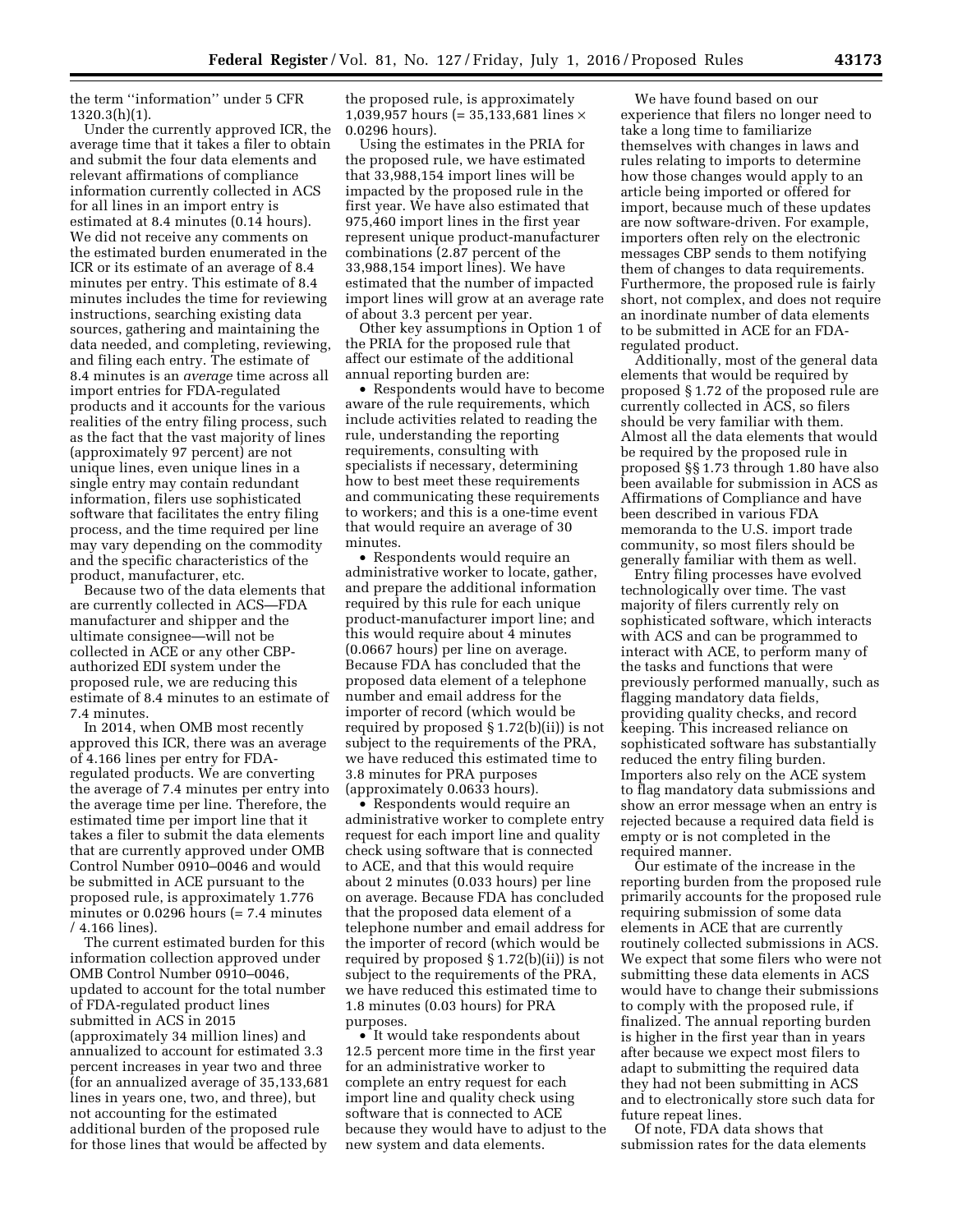currently collected in ACS for many products are quite high. For example, for medical device lines, which make up approximately half of all import lines (based on 2014 and 2015 data) that would be affected by the proposed rule, approximately 98 percent are submitted with at least one affirmation of compliance, with an average of approximately three affirmations of compliance per line. Further, it appears that most medical device lines submitted in 2014 and 2015 through

ACS already include most of the information that would be required in ACE by the proposed rule. Additionally, cosmetic products, which make up approximately 8 percent of all import lines (based on 2014 and 2015 data) that would be affected by the proposed rule, would require no submission of information in ACE under the proposed rule other than the general data elements specified in proposed § 1.72.

As we noted previously, we have estimated that the number of import

lines affected by the proposed rule will grow at an average rate of about 3.3 percent per year. For the purposes of calculating the additional annual recurring reporting burden of the proposed rule, we have annualized those 3.3 percent per year increases for 3 years. Accordingly, we expect the additional annual recurring reporting burden for the information collection that would result from this proposed rule, once finalized, to be as follows:

# TABLE 2—ESTIMATED ADDITIONAL ANNUAL RECURRING REPORTING BURDEN 1

| Activity                                                              | No. of re-<br>spondents | No. of re-<br>sponses per<br>respondent<br>(approximate) | Total annual<br>responses | Average burden per re-<br>sponse<br>(in hours) | Total hours |
|-----------------------------------------------------------------------|-------------------------|----------------------------------------------------------|---------------------------|------------------------------------------------|-------------|
| Preparing the required information (applies to<br>unique lines only). | 59,292                  | 17.01                                                    | 1,008,337                 | 0.0633<br>(3.8 minutes)                        | 63,828      |
| Quality checks and data submission into ACE                           | 4.010                   | 8,762                                                    | 35,113,681                | $(1.8 \text{ minutes})$                        | 1,053,410   |
| Total Hours                                                           |                         |                                                          |                           |                                                | 1,117,238   |

1There are no capital costs or operating and maintenance costs associated with this collection of information.

We expect the additional one-time (*i.e.,* occurring only in the first year)

reporting burden for the information collection that would result from this proposed rule, if finalized, to be as follows:

|  | TABLE 3.-ESTIMATED ONE TIME REPORTING BURDEN 1 |
|--|------------------------------------------------|
|--|------------------------------------------------|

| Activity                                                                                                                                                | No. of re-<br>spondents | No. of re-<br>sponses per<br>respondent<br>(approximate) | Total annual<br>responses | Average burden per re-<br>sponse<br>(in hours) | Total hours |
|---------------------------------------------------------------------------------------------------------------------------------------------------------|-------------------------|----------------------------------------------------------|---------------------------|------------------------------------------------|-------------|
| Review and familiarization with the rule                                                                                                                | 4,010                   |                                                          | 4.010                     | (30 minutes)                                   | 2,005       |
| First year adjusting to new requirements that<br>would result in an average of 12.5 percent<br>more time for quality checks and submission<br>into ACE. | 4.010                   | 8.476                                                    | 33,988,154                | .00375<br>(0.225 minutes)                      | 127,456     |
| <b>Total Hours</b>                                                                                                                                      |                         |                                                          |                           |                                                | 129,461     |

1There are no capital costs or operating and maintenance costs associated with this collection of information.

Accordingly, we estimate that the additional annual reporting burden under the proposed rule, if finalized, would be 1,246,699 hours in the first year and 1,117,238 hours recurring after the first year.

As noted previously, the current estimated burden for this information collection, updated to account for the number of total FDA-regulated lines submitted to FDA in 2015 and an estimated 3.3 percent per year increase in lines in years two and three, but not accounting for the estimated additional burden of the proposed rule, is 1,039,957 hours. Therefore, we estimate that the total burden under this ICR, revised to include the estimated additional annual reporting burden under the proposed rule in addition to

the current annual reporting burden, would be 2,286,656 hours in the first year (= 1,039,957 current burden + 1,117,238 recurring burden + 129,461 one-time burden) and 2,157,195 hours annually after the first year (= 1,039,957 current burden + 1,117,238 recurring burden).

In compliance with the PRA (44 U.S.C. 3407(d)), the Agency has submitted the information collection provisions of this proposed rule to OMB for review. To ensure that comments on information collection are received, OMB recommends that written comments be faxed or emailed (see ADDRESSES). These requirements will not be effective until FDA obtains OMB approval. FDA will publish a notice

concerning OMB approval of these requirements in the **Federal Register**.

## **X. Federalism**

We have analyzed this proposed rule in accordance with the principles set forth in Executive Order 13132. We have determined that this proposed rule does not contain policies that would have substantial direct effects on the States, on the relationship between the National Government and the States, or on the distribution of power and responsibilities among the various levels of government. Accordingly, we conclude that the rule does not contain policies that have federalism implications as defined in the Executive order and, consequently, a federalism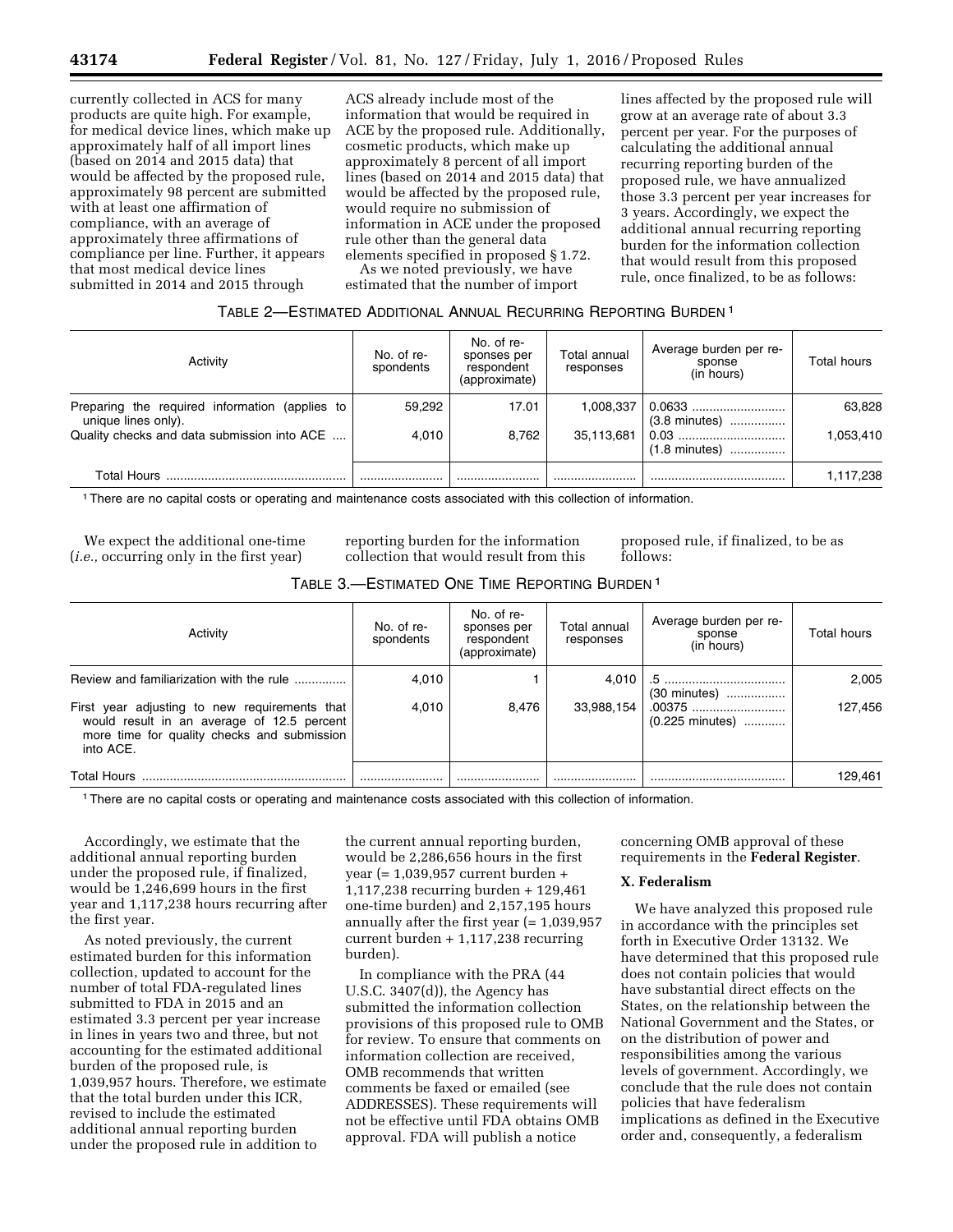summary impact statement is not required.

# **XI. References**

The following references are on display in the Division of Dockets Management (see ADDRESSES) and are available for viewing by interested persons between 9 a.m. and 4 p.m., Monday through Friday; they are also available electronically at *[http://](http://www.regulations.gov) [www.regulations.gov.](http://www.regulations.gov)* FDA has verified the Web site addresses, as of the date this document publishes in the **Federal Register**, but Web sites are subject to change over time.

1. Automated Commercial System and ABI CATAIR, CBP *[http://www.cbp.gov/trade/acs/](http://www.cbp.gov/trade/acs/catair)  [catair](http://www.cbp.gov/trade/acs/catair)* (April 13, 2016).

2. FDA Guidance for Industry: *Submitting Form FDA 2541 (Food Canning Establishment Registration) and Forms FDA 2541d, FDA 2541e, FDA 2541f, and FDA 2541g (Food Process Filing Forms) to FDA in Electronic or Paper Format.* November 2015. *[http://www.fda.gov/Food/Guidance](http://www.fda.gov/Food/GuidanceRegulation/GuidanceDocumentsRegulatoryInformation/ucm309376.htm) [Regulation/GuidanceDocumentsRegulatory](http://www.fda.gov/Food/GuidanceRegulation/GuidanceDocumentsRegulatoryInformation/ucm309376.htm) [Information/ucm309376.htm.](http://www.fda.gov/Food/GuidanceRegulation/GuidanceDocumentsRegulatoryInformation/ucm309376.htm)* 

3. FDA Draft Guidance for Industry: *Implementation of the ''Deemed to be a License'' Provision of the Biologics Price Competition and Innovation Act of 2009.*  March 2016. *[http://www.fda.gov/downloads/](http://www.fda.gov/downloads/drugs/guidancecomplianceregulatoryinformation/guidances/ucm490264.pdf) [drugs/guidancecomplianceregulatory](http://www.fda.gov/downloads/drugs/guidancecomplianceregulatoryinformation/guidances/ucm490264.pdf) [information/guidances/ucm490264.pdf.](http://www.fda.gov/downloads/drugs/guidancecomplianceregulatoryinformation/guidances/ucm490264.pdf)* 

4. FDA, Full Disclosure of Preliminary Regulatory Impact Analysis, Initial Regulatory Flexibility Analysis, and Unfunded Mandates Reform Act Analysis on Regulations on Electronic Submission of Import Data: Automated Commercial Environment Proposed Rule. Available at: *[http://www.fda.gov/AboutFDA/Reports](http://www.fda.gov/AboutFDA/ReportsManualsForms/Reports/EconomicAnalyses/default.htm) [ManualsForms/Reports/EconomicAnalyses/](http://www.fda.gov/AboutFDA/ReportsManualsForms/Reports/EconomicAnalyses/default.htm) [default.htm.](http://www.fda.gov/AboutFDA/ReportsManualsForms/Reports/EconomicAnalyses/default.htm)* 

## **List of Subjects**

# *21 CFR Part 1*

Cosmetics, Drugs, Exports, Food Labeling, Imports, Labeling, Reporting and recordkeeping requirements.

#### *21 CFR Part 1005*

Administrative practice and procedure, Electronic products, Imports, Radiation protection, Surety bonds.

# *21 CFR Part 1271*

Biologics, Drugs, Human cells and tissue-based products, Medical devices, Reporting and recordkeeping requirements.

Therefore, under the Federal Food, Drug, and Cosmetic Act and the Public Health Service Act, and under authority delegated to the Commissioner of Food and Drugs, it is proposed that parts 1, 1005, and 1271 be amended as follows:

# **PART 1—GENERAL ENFORCEMENT REGULATIONS**

■ 1. The authority citation for part 1 continues to read as follows:

**Authority:** 15 U.S.C. 1333, 1453, 1454, 1455, 4402; 19 U.S.C. 1490, 1491; 21 U.S.C. 321, 331, 332, 333, 334, 335a, 342i, 343, 350c, 350d, 350e, 352, 355, 360b, 360ccc, 360ccc-1, 360ccc-2, 362, 371, 373, 374, 381, 382, 387, 387a, 387c, 393; 42 U.S.C. 216, 241, 243, 262, 264.

■ 2. Add subpart D, consisting of §§ 1.70 through 1.80, to read as follows:

## **Subpart D—Electronic Import Entries**

Sec.<br>1.70

# 1.70 Scope.<br>1.71 Definit

- 1.71 Definitions.<br>1.72 Data element
- Data elements that must be submitted in ACE for articles regulated by FDA.<br>1.73 Food.
- 1.73 Food.<br>1.74 Huma

# 1.74 Human drugs.<br>1.75 Animal drugs.

- 1.75 Animal drugs.
- Medical devices.
- 1.77 Radiation-emitting electronic products.<br>1.78 Biological products. HCT/Ps. and
- Biological products, HCT/Ps, and
- related drugs and medical devices.<br>1.79 Tobacco products.
- Tobacco products.
- 1.80 Cosmetics.

## **Subpart D—Electronic Import Entries**

## **§ 1.70 Scope.**

This subpart specifies the data elements that are required by the Food and Drug Administration (FDA) to be included in an electronic import entry submitted in the Automated Commercial Environment (ACE) system or any other U.S. Customs and Border Protection (CBP)-authorized electronic data interchange (EDI) system operated by the CBP, which contains an article that is being imported or offered for import into the United States and that is regulated by FDA.

## **§ 1.71 Definitions.**

For purposes of subpart D: *ACE filer* means the person who is authorized to submit an electronic import entry for an FDA-regulated product in the Automated Commercial Environment or any other CBPauthorized EDI system.

*Acidified food* means acidified food, as defined in § 114.3(b) of this chapter, and subject to the requirements in parts 108 and 114 of this chapter.

*Automated Commercial Environment*  or *ACE* means the automated and electronic system for processing commercial importations that is operated by the United States Customs and Border Protection in accordance with the National Customs Automation Program established in Subtitle B of Title VI—Customs Modernization, in the North American Free Trade Agreement Implementation Act (Pub. L. 103–182, 107 Stat. 2057, 2170, December 8, 1993) (Customs Modernization Act), or any other CBP-

authorized EDI system. *Biological product* means a biological product as defined in section 351(i)(1) of the Public Health Service Act.

*Combination product* means a product comprised of two or more regulated components as defined in § 3.2(e) of this chapter.

*Cosmetic* means a cosmetic as defined in section 201(i) of the Federal Food, Drug, and Cosmetic Act.

*Customs and Border Protection or CBP* means the Federal Agency within the Department of Homeland Security that is primarily responsible for maintaining the integrity of the borders and ports of entry in the United States.

*Drug* means those articles meeting the definition of a drug in section 201(g)(1) of the Federal Food, Drug, and Cosmetic Act.

*FDA or Agency* means the U.S. Food and Drug Administration.

*Food* means food as defined in section 201(f) of the Federal Food, Drug, and Cosmetic Act.

*Food contact substance* means any substance, as defined in section 409(h)(6) of the Federal Food, Drug, and Cosmetic Act, that is intended for use as a component of materials used in manufacturing, packing, packaging, transporting, or holding food if such use is not intended to have any technical effect in such food.

*HCT/Ps* means human cells, tissues or cellular or tissue-based products, as defined in § 1271.3(d) of this chapter.

*Import line* means each portion of an import entry that is listed as a separate item on an entry document.

*Low-acid canned food* means a thermally processed low-acid food (as defined in § 113.3(n) of this chapter) in a hermetically sealed container (as defined in § 113.3(j) of this chapter), and subject to the requirements in parts 108 and 113 of this chapter.

*Medical device* means a device as defined in section 201(h) of the Federal Food, Drug, and Cosmetic Act, that is intended for use in humans.

*Radiation-emitting electronic product*  means an electronic product as defined in section 531 of the Federal Food, Drug, and Cosmetic Act.

*Tobacco product* means a tobacco product as defined in section 201(rr) of the Federal Food, Drug, and Cosmetic Act.

#### **§ 1.72 Data elements that must be submitted in ACE for articles regulated by FDA.**

*General.* When filing an entry in ACE, the ACE filer shall submit the following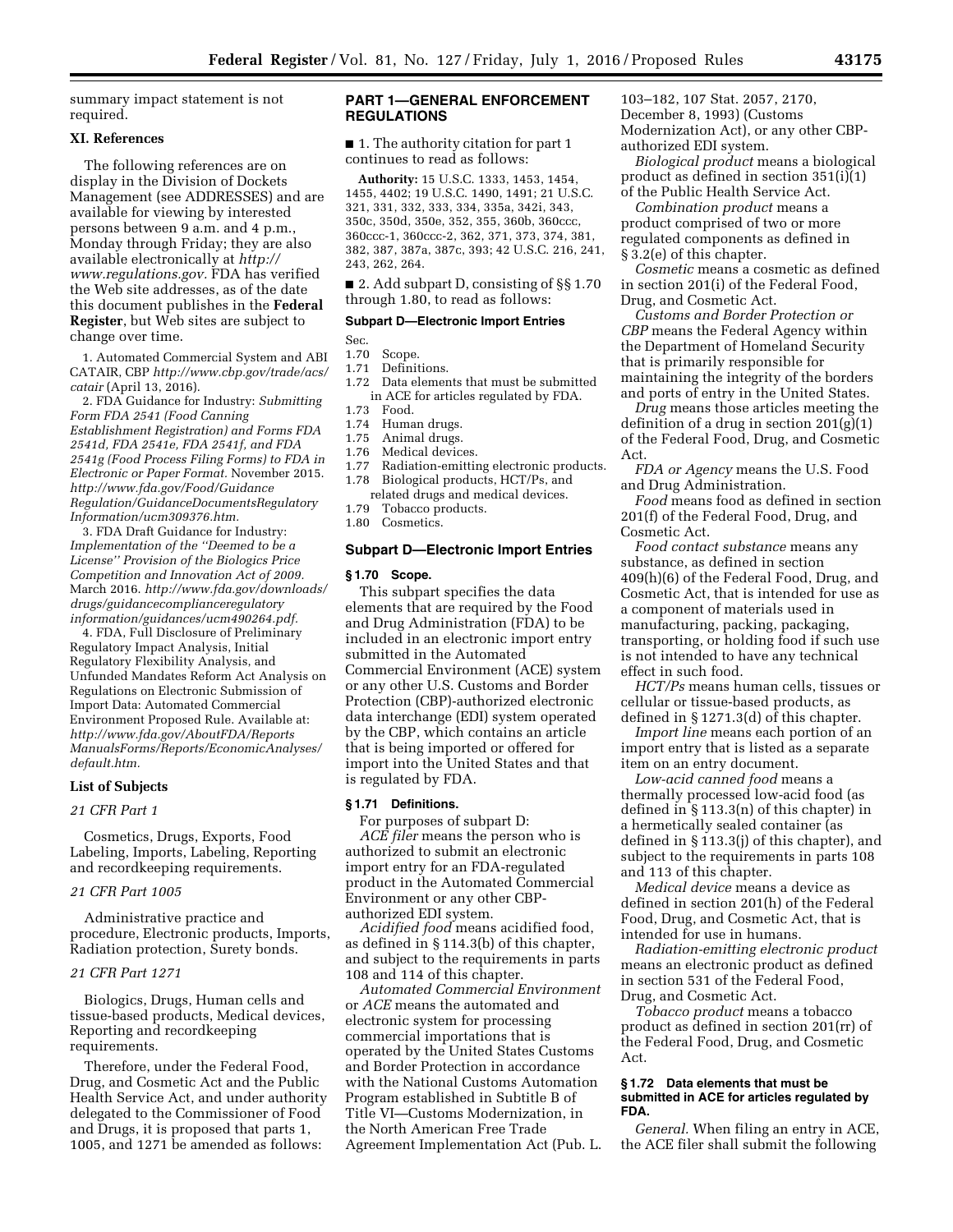information for food as applicable, and drugs, biological products, HCT/Ps, medical devices, radiation-emitting electronic products, cosmetics, and tobacco products.

(a) *Product identifying information* for the article that is being imported or offered for import. This consists of:

(1) *FDA Country of Production,* which is, the country where the article was last manufactured, processed, or grown (including harvested, or collected and readied for shipment to the United States). The FDA Country of Production for an article that has undergone any manufacturing or processing is the country where that activity occurred provided that the manufacturing or processing had more than a minor, negligible, or insignificant effect on the article.

(2) *The Complete FDA Product Code,*  which must agree with the invoice description of the product.

(3) *FDA Value* which is the total value of the article(s) in an import entry or import line, rounded off to the nearest dollar, which must match the invoice value of those article(s).

(4) *FDA Quantity* which is the quantity of the article(s) in an import line delineated by packaging level, including the type of package from the largest packaging unit to the smallest packaging unit; the quantity of each packaging unit; and the volume and/or weight of each of the smallest of the packaging units.

(b) *Entity Identification Information,*  (1) Name, telephone, and email address of any one of the persons related to the importation of the product which may include the manufacturer, shipper, importer of record, or Deliver to Party.

(2) Telephone and email address of the importer of record.

## **§ 1.73 Food.**

(a) *Food.* The information specified in § 1.72(a)(3) must be submitted in ACE at the time of filing entry for food.

(b) *Food contact substances.* The information specified in § 1.72 must be submitted in ACE at the time of filing entry for food that is a food contact substance.

(c) *Low-acid canned food.* For an article of food that is a low-acid canned food, the ACE filer must submit at the time of filing entry the Food Canning Establishment Number and the Submission Identifier, and can dimensions or volume.

(d) *Acidified food.* For an article of food that is an acidified food, the ACE filer must submit at the time of filing entry the Food Canning Establishment Number and the Submission Identifier, and can dimensions or volume.

#### **§ 1.74 Human drugs.**

In addition to the data required to be submitted in § 1.72, an ACE filer must submit the following information at the time of filing entry for drugs, including biological products, intended for human use that are regulated by the FDA Center for Drug Evaluation and Research.

(a) *Registration and listing.* For a drug intended for human use, the Drug Registration Number and the Drug Listing Number. For the purposes of this section, the Drug Registration Number that must be submitted in ACE is the unique facility identifier of the foreign establishment where the human drug was manufactured, prepared, propagated, compounded or processed before being imported or offered for import into the United States. The unique facility identifier is the identifier submitted by a registrant in accordance with the system specified under section 510(b) of the Federal Food, Drug, and Cosmetic Act. For the purposes of this section, the Drug Listing Number is the National Drug Code number of the human drug article being imported or offered for import.

(b) *Drug application number.* For a drug intended for human use that is the subject of an approved application under section 505(b) or 505(j) of the Federal Food, Drug, and Cosmetic Act, the number of the new drug application or abbreviated new drug application. For a biological product regulated by the FDA Center for Drug Evaluation and Research that is required to have an approved new drug application or an approved biologics license application, the number of the applicable application.

(c) *Investigational new drug application number.* For a drug intended for human use that is the subject of an investigational new drug application under section 505(i) of the Federal Food, Drug, and Cosmetic Act, the number of the investigational new drug application.

# **§ 1.75 Animal drugs.**

In addition to the data required to be submitted in § 1.72, an ACE filer must submit the following information at the time of filing entry for animal drugs:

(a) *Registration and listing.* For a drug intended for animal use, the Drug Registration Number and the Drug Listing Number for the purposes of this section, the Drug Registration Number that must be submitted in ACE is the Unique Facility Identifier of the foreign establishment where the animal drug was manufactured, prepared, propagated, compounded or processed before being imported or offered for import into the United States. The

Unique Facility Identifier is the identifier submitted by a registrant in accordance with the system specified under section 510(b) of the Federal Food, Drug, and Cosmetic Act. For the purposes of this section, the Drug Listing Number is the National Drug Code number of the animal drug article being imported or offered for import.

(b) *New animal drug application number.* For a drug intended for animal use that is the subject of an approved application under section 512 of the Federal Food, Drug, and Cosmetic Act, the number of the new animal drug application or abbreviated new animal drug application. For a drug intended for animal use that is the subject of a conditionally approved application under section 571 of the Federal Food, Drug, and Cosmetic Act, the application number for the conditionally approved new animal drug.

(c) *Veterinary minor species index file number.* For a drug intended for use in animals that is the subject of an Index listing under section 572 of the Federal Food, Drug, and Cosmetic Act, the Minor Species Index File number of the new animal drug on the Index of Legally Marketed Unapproved New Animal Drugs for Minor Species.

(d) *Investigational new animal drug number.* For a drug intended for animal use that is the subject of an investigational new animal drug or generic investigational new animal drug application under part 511 of this chapter, the number of the investigational new animal drug or generic investigational new animal drug file.

#### **§ 1.76 Medical devices.**

In addition to the data required to be submitted in § 1.72, an ACE filer must submit the following information at the time of filing entry for medical devices regulated by the FDA Center for Devices and Radiological Health.

(a) *Registration and listing.* For a medical device, the Registration Number for Foreign Manufacturers, Foreign Exporters, and/or Domestic Manufacturers, and the Device Listing Number, required under section 510 of the Federal Food, Drug, and Cosmetic Act and part 807 of this chapter.

(b) *Investigational devices.* For an investigational medical device that has an investigational device exemption granted under section 520(g) of the Federal Food, Drug, and Cosmetic Act, the Investigational Device Exemption Number. For an investigational medical device being imported or offered for import for use in a nonsignificant risk or exempt study, ''NSR'' to be entered in the Affirmation of Compliance for the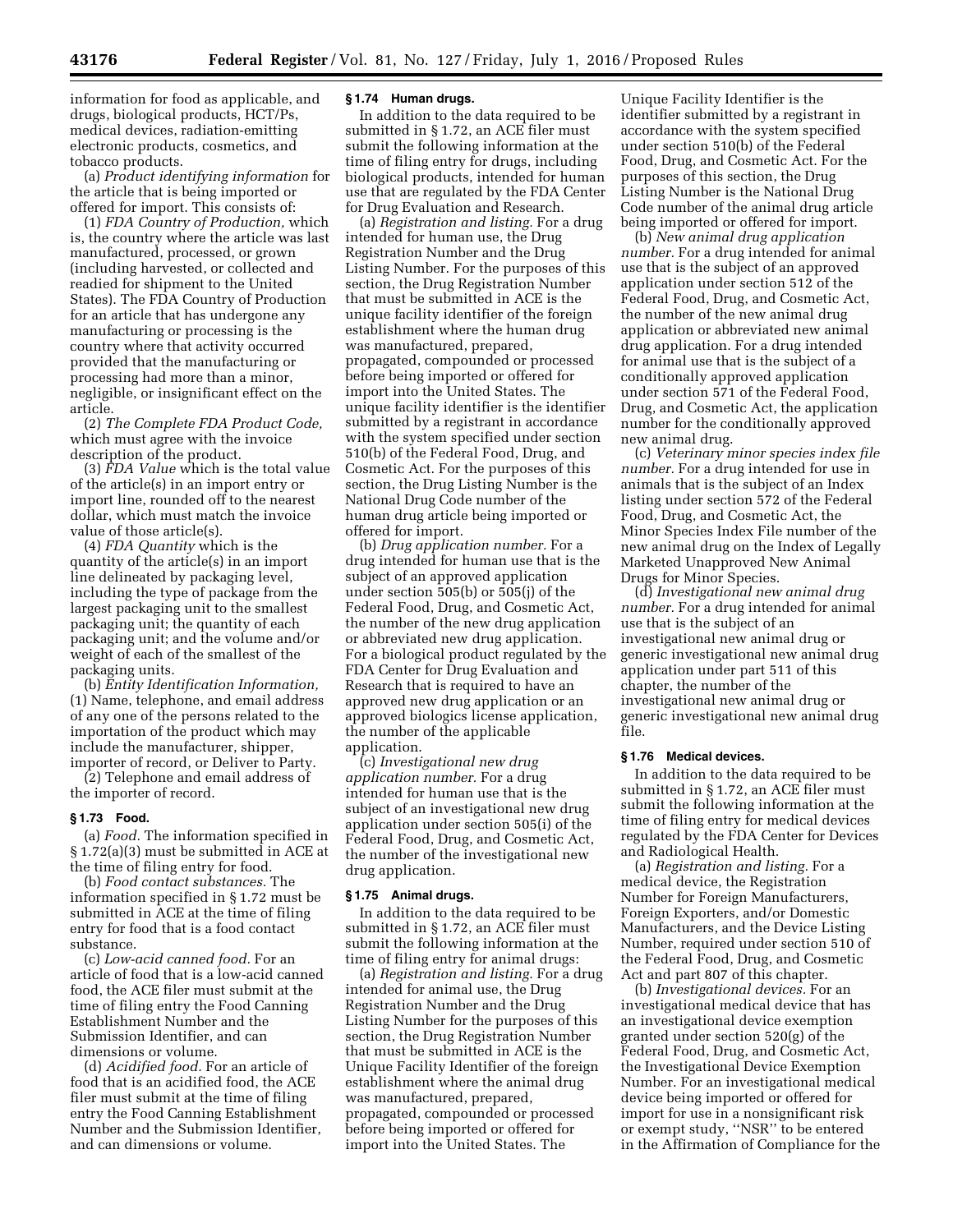''investigational device exemption'' that identifies the device as being used in a nonsignificant risk or exempt study.

(c) *Premarket number.* For a medical device that has one, the Premarket Number. This is the Premarket Approval Number for those medical devices that have received pre-market approval under section 515 of the Federal Food, Drug, and Cosmetic Act; the Product Development Protocol Number for those medical devices for which FDA has declared the product development protocol complete under section 515(f) of the Federal Food, Drug, and Cosmetic Act; the De Novo number for those medical devices granted marketing authorization under section 513(f)(2) of the Federal Food, Drug, and Cosmetic Act; the Premarket Notification Number for those medical devices that received premarket clearance under section 510(k) of the Federal Food, Drug, and Cosmetic Act; or the Humanitarian Device Exemption Number for those medical devices for which an exemption has been granted under section 520(m) of the Federal Food, Drug, and Cosmetic Act.

(d) *Component.* If applicable for a medical device, an affirmation identifying that the article being imported or offered for import is a component that requires further processing or inclusion into a finished medical device.

(e) *Lead wire/patient cable.* For electrode lead wires and patient cables intended for use with a medical device, an Affirmation of Compliance with the applicable performance standard under § 898.12 of this chapter.

(f) *Impact resistant lens.* For impact resistant lenses in eyeglasses and sunglasses, an Affirmation of Compliance with the applicable requirements of § 801.410 of this chapter.

(g) *Convenience kit.* If applicable for a medical device, an Affirmation of Compliance that the article imported or offered for import is a convenience kit or part of a convenience kit.

(h) *Investigational new drug application number.* For a combination product consisting of at least one medical device and one drug intended for human use that is the subject of an investigational new drug application under section 505(i) of the Federal Food, Drug, and Cosmetic Act, where the FDA Center for Devices and Radiological Health has been designated by FDA as the center with primary jurisdiction for the premarket review and regulation of the combination product, the number of the investigational new drug application.

## **§ 1.77 Radiation-emitting electronic products.**

In addition to the data required to be submitted in § 1.72, an ACE filer must submit all of the declarations required in Form FDA 2877 electronically in ACE at the time of filing entry for products subject to the standards under parts 1020–1050 of this chapter.

## **§ 1.78 Biological products, HCT/Ps, and related drugs and medical devices.**

In addition to the data required to be submitted in § 1.72, an ACE filer must submit the following information at the time of entry for biological products, HCT/Ps, and related drugs and medical devices regulated by the FDA Center for Biologics Evaluation and Research.

(a) *Product name* which identifies the article being imported or offered for import by the name commonly associated with that article including the established name, trade name, brand name, proper name, or product description if the article does not have an established name, trade name, brand name or proper name.

(b) *HCT/P registration and affirmation.* (1) For an HCT/P regulated solely under section 361 of the Public Health Service Act and the regulations in part 1271 of this chapter that is manufactured by an establishment that is required to be registered under part 1271 of this chapter, the HCT/P Registration Number; and

(2) For an HCT/P regulated solely under section 361 of the Public Health Service Act and the regulations in part 1271 of this chapter, an affirmation of compliance with the applicable requirements of part 1271 of this chapter.

(c) *Licensed biological products.* For a biological product that is the subject of an approved biologics license application under section 351 of the Public Health Service Act, the Submission Tracking Number of the biologics license application and/or the Biologics License Number.

(d) *Drug registration and listing.* For a drug intended for human use, the Drug Registration Number and the Drug Listing Number. For the purposes of this section, the Drug Registration Number that must be submitted in ACE is the unique facility identifier of the foreign establishment where the human drug was manufactured, prepared, propagated, compounded or processed before being imported or offered for import into the United States. The unique facility identifier is the identifier submitted by a registrant in accordance with the system specified under section 510(b) of the Federal Food, Drug, and Cosmetic Act. For the purposes of this

section, the Drug Listing Number is the National Drug Code number of the human drug article being imported or offered for import.

(e) *Drug application number.* For a drug intended for human use that is the subject of an approved application under section 505(b) or 505(j) of the Federal Food, Drug, and Cosmetic Act, the number of the new drug application or the abbreviated new drug application.

(f) *Investigational new drug application number.* For a drug intended for human use that is the subject of an investigational new drug application under section 505(i) of the Federal Food, Drug, and Cosmetic Act, the number of the investigational new drug application.

(g) *Medical device registration and listing.* For a medical device subject to the registration and listing procedures contained in part 807 of this chapter, the Registration Number for Foreign Manufacturers, Foreign Exporters, and/ or Domestic Manufacturers, and the Device Listing Number, required under section 510 of the Federal Food, Drug, and Cosmetic Act and part 807 of this chapter.

(h) *Investigational devices.* For an investigational medical device that has an investigational device exemption granted under section 520(g) of the Federal Food, Drug, and Cosmetic Act, the Investigational Device Exemption Number. For an investigational medical device being imported or offered for import for use in a nonsignificant risk or exempt study, an Affirmation of Compliance that identifies the device as being used in such a study.

(i) *Medical device premarket number.*  For a medical device that has one, the premarket number. This is the premarket approval number for those medical devices that have received premarket approval under section 515 of the Federal Food, Drug, and Cosmetic Act; the Product Development Protocol Number for those medical devices for which FDA has declared the Product Development Protocol complete under section 515(f) of the Federal Food, Drug, and Cosmetic Act; the De Novo number for those medical devices granted marketing authorization under section 513(f)(2) of the Federal Food, Drug, and Cosmetic Act; the Premarket Notification Number for those medical devices that received premarket clearance under section 510(k) of the Federal Food, Drug, and Cosmetic Act; or the Humanitarian Device Exemption Number for those medical devices for which an exemption has been granted under section 520(m) of the Federal Food, Drug, and Cosmetic Act.